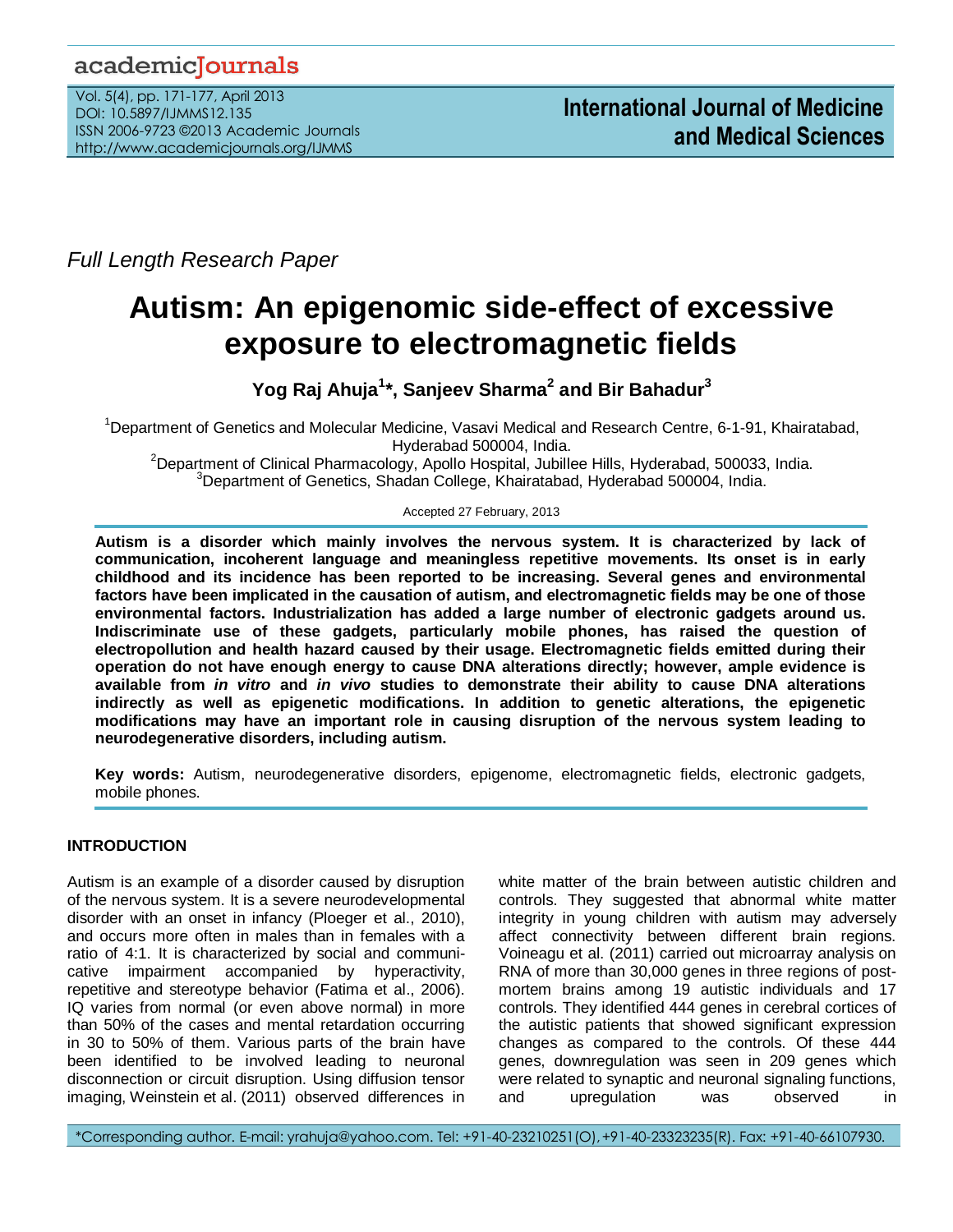235 genes which were connected with immune and inflammatory response. The authors strongly suggested convergent molecular abnormalities involving transcriptional and splicing disregulation in the temporal and the frontal cortical regions in autism. This study was supported by an earlier study by Zikopoulos and Barbas (2010), who carried out anatomical studies on 5 cases with adult autism, and observed typical ultrastructure abnormalities in their frontal regions of the cortex.

# **RELATIVE ROLE OF GENETIC AND ENVIRONMENTAL FACTORS IN AUTISM**

Autism is a familial disorder with high heritability. Genome-wide association studies as well as studies on submicroscopic and chromosomal structural variations (polymorphisms and copy number variants) suggest the involvement of a large number of genes in the causation of autism (Veenstra-Vanderweele et al., 2004). Being a polygenic disorder, autism is attributable to the effect of an unknown number of mutations and their possible interactions. These mutations and their interactions, *inter se,* as well as with the environmental factors, display a wide phenotypic spectrum, known as the autism spectrum disorder (ASD) (Currenti, 2010). The recurrence rate of an autistic child in a family is about 5% if one child is already affected with autism. The concordance rate of autism in monozygotic twins has been reported to range between 50 and 90% (Abrahams and Geschwind, 2008). The very fact that the concordance in monozygotic twins is short of 100% and autism has a wide phenotypic spectrum, it is reasonable to assume that environmental factors have a significant role to play in the causation of this disorder. Interestingly, according to Hallmayer et al. (2011) environmental factors play a larger role than genetic factors in the pathogenesis of autism. Various environmental factors like copper, lead, mercury, arsenic, fertilizers and pesticides, at toxic exposure levels have been implicated in autism. Not only are the higher levels implicated, but even the lower levels of some of the essential elements may also be involved in autism. For example, lower concentrations of magnesium, selenium, iodine and lithium have been observed in autistic individuals (Herbert et al., 2006; Adams et al., 2006, 2007; Lakshmi Priya and Geetha, 2011).

#### **ELECTROMAGNETIC FIELDS AND THEIR BIOLOGICAL EFFECTS**

We are surrounded by electrical/electronic gadgets at home as well as in the work place. These gadgets operate at a broad-range of electromagnetic frequencies, e.g., extremely low frequencies (AC:10 to 60 Hz) for domestic and power lines; medium-range radiofrequencies and microwave radiations (AC:1 to 900 MHz)

for FM radio, television and mobile communication; and very high frequencies (AC:2 to 10 GHz) for microwave ovens and satellite communications. Biological systems have been shown to be sensitive to external magnetic fields in several investigations. Magnetic fields affect the basic life processes, like growth and development, orientation, structure and function of proteins, lipids, metabolic pathways, membranes, antioxidant defense and genetic material (Todorovic et al., 2012). Experimental studies on invertebrates and vertebrates alike confirm a higher sensitivity to low frequency magnetic fields (LF-MFs) during embryonic stages and development (Graham et al., 2000; Saunders et al., 2005). For an adult stable nervous system, such a response may amount to little more than transitory and barely detectable perturbation. On the other hand, for a developing fetus or an infant in which the nervous system is still in their formative stages, these very same mild perturbations could be catastrophic. For example, Ravera et al. (2006) exposed fertilized eggs of the sea urchin (*Paracentrotus lividus*) to extremely low frequency electromagnetic fields (ELF-EMFs) and observed a dramatic loss of synchronization of the first cell cycle accompanied by irregular separation of chromatids, resulting in the formation of anomalous embryos.

Endogenous direct current (DC) electric fields play an important role in embryonic development, particularly in the development of the nervous system. Precise interconnections need to be made between neurons migrating to the proper place at a particular time. Any exogenous electric fields that have a tendency to modulate the endogenous fields could conceivably modify the synaptogenesis (Saunders and McCaig, 2005). Disruption of endogenous electric fields in amphibians has been seen to result in aberrant development of the nervous system. Electromagnetic radiations emitted by electronic gadgets in the environment during their operation are not strong enough to cause DNA alterations directly, though indirect DNA alterations have been shown through the production of reactive oxygen species (Lai and Singh, 1997). Moreover, *in vitro* and *in vivo* studies have demonstrated the ability of electromagnetic fields (EMFs) to cause epigenetic modifications (Ahuja et al., 2005). Recently, Sarimov et al. (2011) have demonstrated the mechanism of transcriptional activation/silencing at the chromatin level during exposure to EMFs. They exposed lymphocytes from two healthy men to extremely low frequency EMFs, and observed significant differences in chromatin conformation in them depending on the initial state of chromatin and temperature during exposure. In general, the magnetic field of 50 Hz at peak amplitude within the range of 5 to 20 μT condensed the relaxed chromatin and relaxed the condensed chromatin. In this report, focus has been laid on the epigenomic disturbances induced by the excessive exposure to EMFs leading to neurodegenerative disorders, including autism.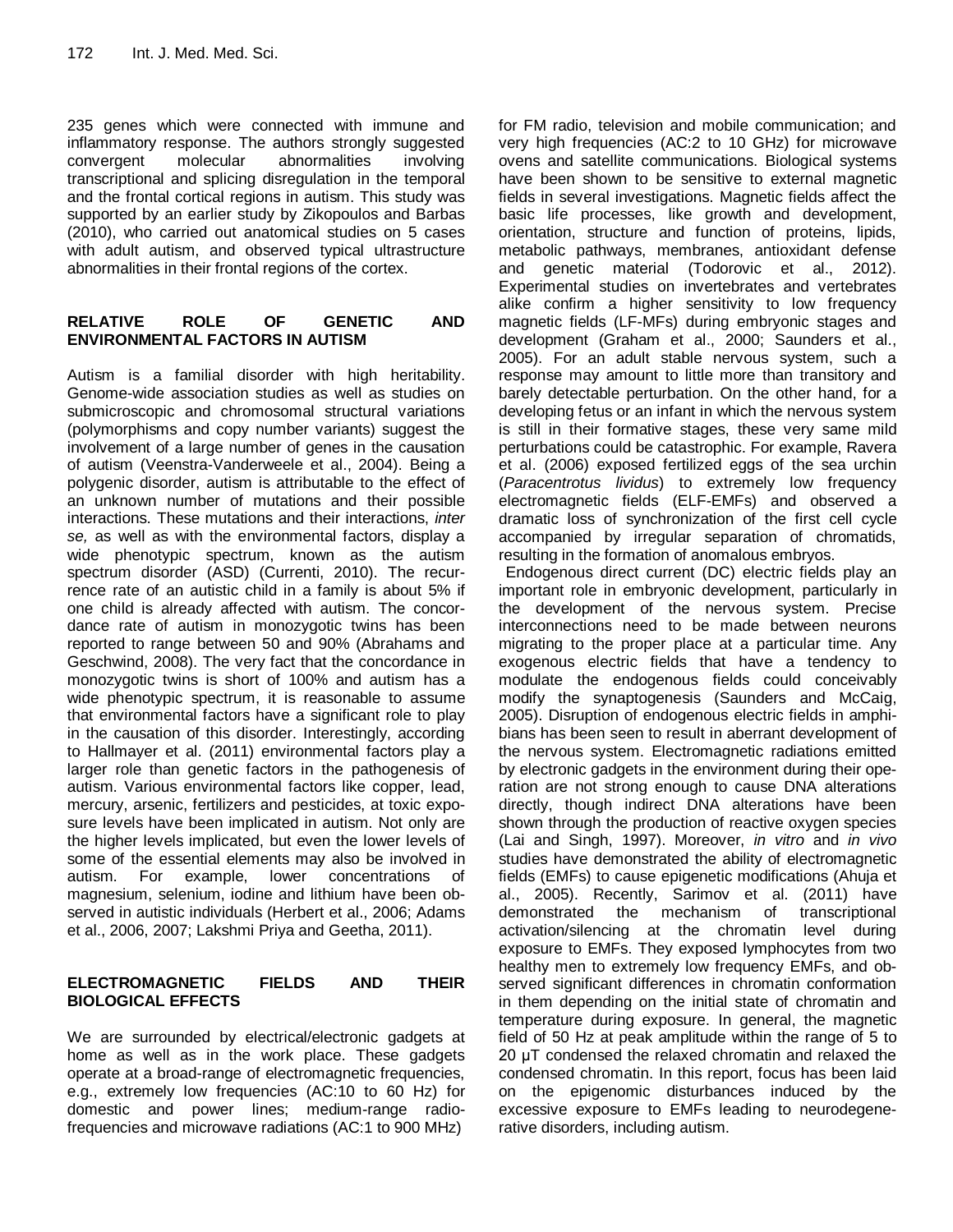#### **ELECTROMAGNETIC FIELDS AND THEIR EFFECTS ON HEALTH**

The health effects of modulated EMFs have been a subject of debate. There are reports showing beneficial as well as deleterious effects. For example, magnetic fields (MFs) are used in medicine for diagnostic and therapeutic purposes. MFs have shown promise in improving the management of osteoarthritis as well as the pain associated with it (Vavken et al., 2009) and they have also been used in enhancing the rate of healing of fractured long bones (Strauch et al., 2006; Gao et al., 2004), nerve regeneration (Walker et al., 2007) and spinal fusion (Gan and Glazer, 2006). Recently, Costa et al. (2011) and Zimmerman et al. (2012) have reported anticancer properties of EMFs. Magnetic fields used in magnetotherapy are effective at specific frequencies as well as densities at regulated durations of exposure. On the other hand, variable and chronic exposure to magnetic fields has been implicated in the induction of cancer and neurodegenerative disorders. Ever since the report made by Wertheimer and Leeper (1979) on increased cancer mortality among children living in homes located near power lines, there have been a large number of studies on the health effects of elevated exposure to magnetic fields. Although, the results of these studies are controversial, the International Association on Research (IARC) in Cancer Working Group classified ELF-MFs in category 2B (that is, possible human carcinogen) (IARC, 2002). A comprehensive document of the World Health Organization confirmed the IARC evaluation (WHO, 2007). Several studies have also reported an association between exposure to ELF-EMFs and neurodegenerative disorders. Recently, in a comprehensive review, Maes and Verschaeve (2012) highlighted that *in vivo* as well as *in vitro* exposure to ELF-EMFs is associated with cytogenetic aberrations, some of which in turn may be related to genetic abnormalities seen in Alzheimer's disease.

# **ELECTROMAGNETIC FIELDS AND AUTISM**

Among the natural sources, sun is a major source of radiofrequency radiations (RFRs). Lately, telecommunication systems and gadgets using microwaves, like microwave ovens, have added RFRs into the environment, thousands of times higher than those received from the sun alone. While operating an RFR gadget, not only will the user, but also those in the surrounding vicinity will be exposed to similar biologically interactive levels of EMF intensity. Some of the RFRproducing gadgets are routinely utilized in monitoring embryonic, fetal and neonatal wellbeing. Ultrasonography is commonly used in pelvic examination at regular intervals during pregnancy, and this radiation is used to observe the developing embryo or fetus during pregnancy.

Modulation is used in all wireless communication systems to enable the signal to carry information. Some studies have shown that there may be specific effects from amplitude modulated radiofrequency fields on the human central nervous system (Juutilainen et al., 2011). The range of RFR exposure from mobile phones is 0.1 to 10 mW/cm<sup>2</sup>. Philips et al. (1998) have reported that RFRs as low as 0.1  $\mu$ W/cm<sup>2</sup> (< 1000 times the RFR of cellphone range) can induce significant changes in the biological processes or molecular repair mechanisms. Some of the observed effects of exposure to RFRs include cognitive impairment (Chiang et al., 1989) and memory deficit (Lai et al., 1994), both of which are seen in autism.

The incidence of autism before 1980 was reported to be 1/2000, while the present incidence has increased to about 1/100 (Toro et al., 2010). Although, the question of actual increase in incidence is debatable (Newschaffer et al., 2007) a review of epidemiological surveys by Fambonne (2003) support the proposition that the increased incidence of autism has an origin around the 1980s, the very same time that telecommunication devices, particularly mobile phones that emit RFRs came into popular use. On the basis of these observations, Kane (2004) suggested that fetal or neonatal exposure to RFRs associated with the use of these devices may be associated with autism.

In the grey matter of brain of humans, there is a subset of neurons called the mirror neurons which respond when an individual performs certain actions and also when one observes others performing the same movements. Mirror neurons may also underlie the ability to imitate and learn the action of others making the mirror mechanism a bridge for communication and connection on multiple levels. As mirror neurons appear to be involved in social interaction, dysfunctions of this neural system could explain some of the primary symptoms of autism, including isolation and absence of empathy. Studies of people with autism show a lack of mirror neuron activity in several regions of the brain (Ramachandran and Oberman, 2006). Decrease of gray matter in the area belonging to the mirror neuron system has also been observed in autism. Developing nervous system network of an infant may be particularly prone to environmental factors like temporal noise. According to Thornton (2006), the most likely source of temporal noise in the environment is due to artificially generated electromagnetic radiations, which may be involved in disturbing the development/function of mirror neurons. This disturbance in mirror neurons, due to temporal noise from EMFs may be involved in the causation of autism.

# **ENVIRONMENTAL VERSUS EPIGENOME FACTORS**

Prenatal and postnatal environmental factors have the potential to modify epigenetic programming and bring about subsequent changes which may have relevance in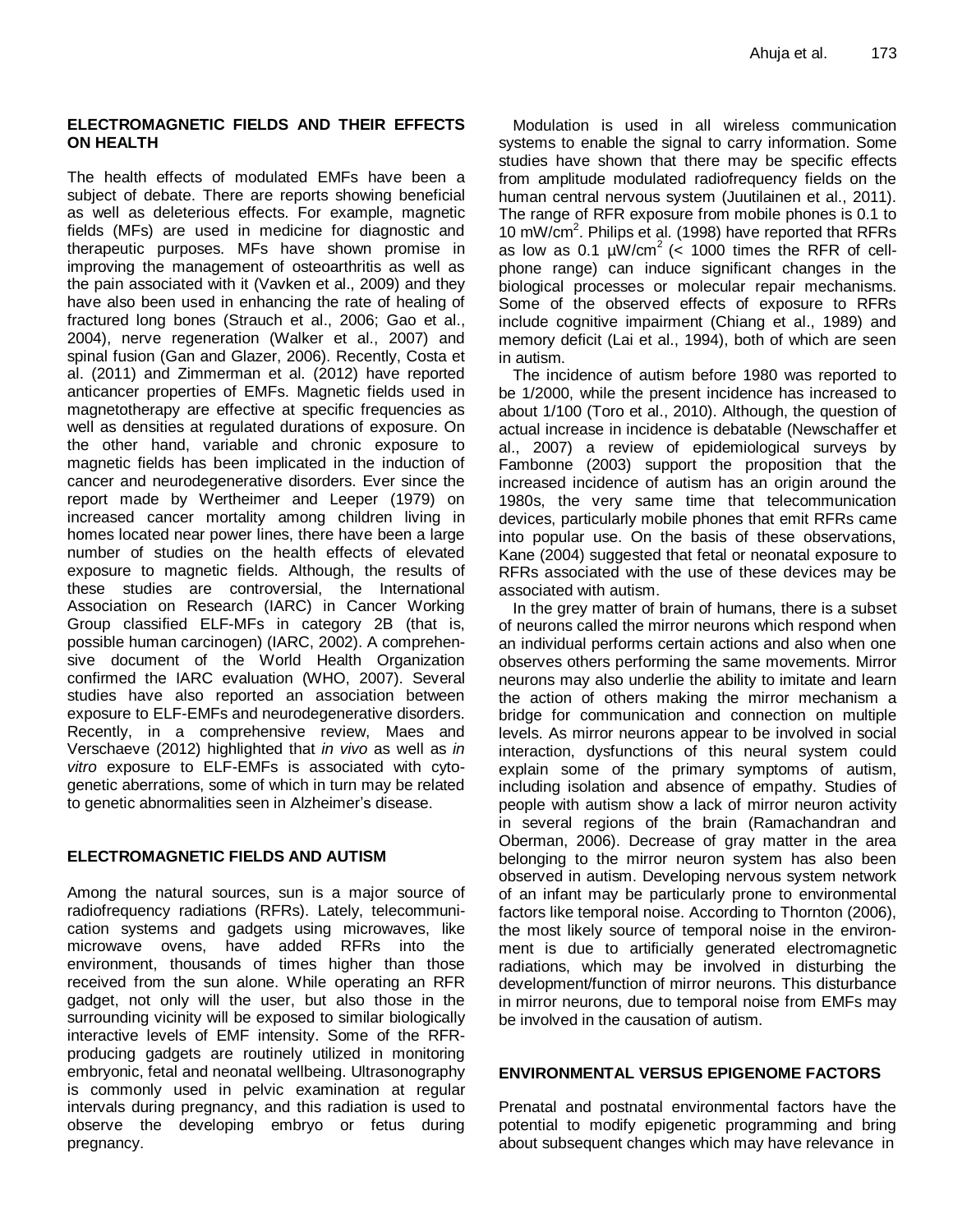health and disease. In complex diseases like cancer, diabetes and neurodegenerative disorders environmental factors, in addition to genetic factors, have an important role to play, and the contribution made by environmental factors may be mediated through epigenetics (Herceg, 2007).

Epigenetics may be defined as the heritable/transient changes in phenotypes that cannot be explained by changes in DNA sequence. Epigenetic mechanisms provide an extra layer of transcriptional/translational/posttranslational controls that regulate how genes are expressed. The epigenetic changes are mostly the result of altered DNA methylation, histone modifications, noncoding RNAs and protein interactions (Richards, 2006; Ahuja et al., 2009).

#### **ELECTROMAGNETIC FIELDS, EPIGENOMIC DISTURBANCES AND AUTISM**

With the increasing number of electronic gadgets being used worldwide today, EMFs have become an important environmental source of electropollution. The central nervous system is sensitive to the action of EMFs, which can alter the bioelectric activity of the brain (Tattersal et al., 2001; Sidorenko and Tasaryuk, 2002). At non-thermal levels (with no increase in temperature), EMFs have been seen to bring about changes in biogenic amines involved in neurotransmission, like acetylcholine in the hypothalamus (Inaba et al., 1992; Lai et al., 1998). JorgeMora et al. (2011) exposed the paraventricular nucleus (PVN) of rat hypothalamus to 2.45 GHz microwave radiation at non-thermal specific absorbance rate (SAR) levels and observed its reactivity through c-Fos expression. PVN is a regulatory center for homeostasis (Sawchenko and Swanson, 1981) and the most important nucleus in relation to neurocircuitry stress (Herman and Cullinan, 1997).

EMFs of mobile phones (890 to 915 MHz) with (SAR 0.95 W/kg) were seen to be associated with increased free radical production and lipid peroxidation levels in both brain tissue and blood of guinea pigs (Meral et al., 2007). The brain seems to be especially sensitive to the influence of high frequency EMFs (Sidorenko 1999) causing oxidative stress in brain cells, which may lead to neurodegenerative diseases (Polydoro et al., 2004; Lima et al., 2005). Zhao et al. (2007) studied gene expression profile of rat neurons exposed to mobile phone radiofrequency (1800 MHz) electromagnetic fields with cDNA microassay. Among 1200 candidate genes, 24 upregulated genes and 10 down-regulated genes were identified. From these studies, they concluded that RF exposure might alter the cytoskeleton and central nervous system functions by activating signal transduction pathways, thus leading to the abnormal neural growth and metabolism. Some effects of radiofrequency and power fields that have been observed affecting the brain

functions by other investigators, include increased blood brain barrier permeability and neuronal damage in cortex, hippocampus, and basal ganglia (Salford et al., 2003), memory impairment (Krylov et al., 1993; Lai et al., 1994, 1998) and changes in choline uptake (Lai et al., 1989, 1990). Excessive exposure to EMFs has also been implicated in disturbing the epigenetic patterns as well as the rise of neurodegenerative disorders (Levin, 2003; Ahuja et al., 2005).

During early growth and development, epigenetic mechanisms like DNA methylation, histone modifications, non-coding RNAs and regulatory proteins are involved. During further growth and differentiation of the embryo and fetus, switching on and switching off of specific genes at specific times, is also governed by epigenetic mechanisms. Disturbance of epigenetic imprints due to endogenous or exogenous factors may lead to death or a diseased condition. There is ample evidence to support the contention that EMFs affect the gene expression and differentiation process through epigenetic mechanisms (Ahuja et al., 2005; Akan et al., 2010; Munshi et al., 2011). This contention is further supported by the following studies. Chung et al. (2010) compared the gene expression pattern in the thymus taken from 3 mice exposed to 83.3 µT polarized magnetic field and controls; the expression change was over 1.5 times in 100 preselected genes in the thymus of exposed mice as compared to the controls. Frahm et al. (2010) exposed mouse macrophages to ELF-MFs (50 Hz, 0.1 mT) and observed immune cell activation, in response to an increased production of reactive oxygen species, which in turn was due to modulation of the expression level of important proteins acting in redox regulatory processes. Collard et al. (2011) applied extremely low frequency electrical fields to human epidermal cells and carried out microarray analysis of 38500 human gene expression. Among the deviant genes identified by the authors were 4 up-regulated genes (DKK1, TXNRD1, ATF3 and MME) and one down-regulated gene (MACF1), all the 5 genes being involved in the regulation of cell proliferation and differentiation. Bisceglia et al. (2011) exposed human bone cell line (SaOS-2) to a low frequency electric field from apparatuses used in clinical therapies, and observed a significantly increased alkaline phosphatase enzymatic activity in the exposed cells as compared to the controls. Enhanced bone repair has been seen after exposure to low frequency electromagnetic fields, and the authors have demonstrated the molecular mechanism for this enhancement, that is, through an elevated level of alkaline phosphatase, which was previously demonstrated to be involved in bone mineralization (Anderson, 1989). Aydin and Akar (2011) exposed immature and mature rats to 900 MHz for 2 h/day for 45 days and observed oxidative stress metabolism in all the three lymphoid tissues studied (spleen, thymus and bone marrow). As compared to the mature rats, damage found in the immature animals was greater and there was less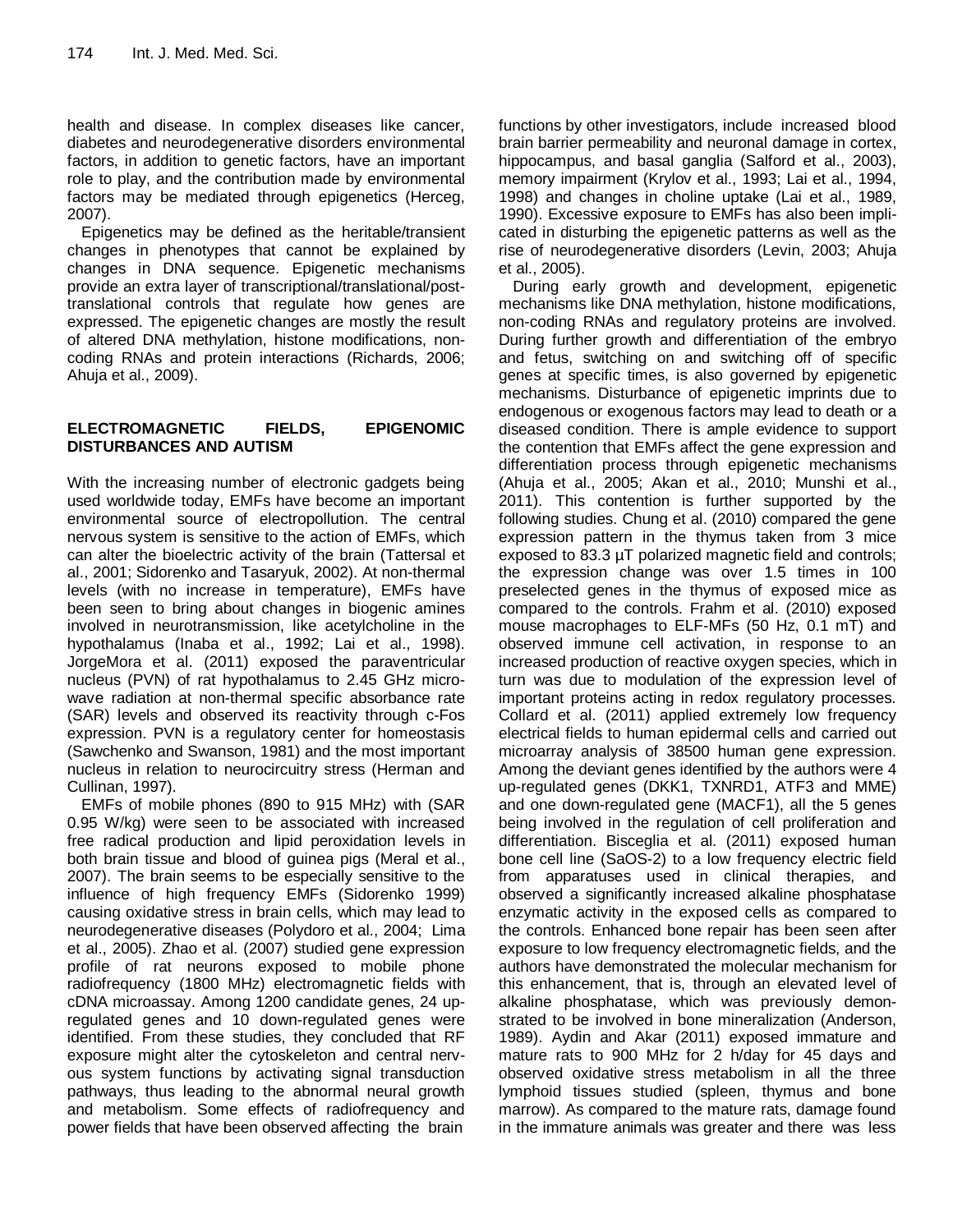recovery from oxidative stress injury after the specified recovery period study. Exposure to EMFs conspires to threaten epigenomic stability in the nervous system, because neurons are particularly susceptible to oxidative stress,

Evidence is accumulating that, in addition to deleterious mutations in genes of pivotal importance, epigenetic disregulation of DNA methylation and histone modification, which are important for regulation of chromatin structure and function, could play a prominent role in the patholophysiology of autism and related neurodegenerative disorders (Thatcher and LaSalle, 2006; Schanen, 2006; Petronis, 2010). Using deep sequencing of DNA, Shulha et al. (2012) observed that there was loss or excess of a histone mark, trimethylated H3K4 (H3K4me3), at hundreds of loci in prefrontal cortex but not in other parts of the brain, in a subset of autistic individuals. The affected loci were associated with disregulated expression of transcripts implicated in neuronal communication and other higher order communication. Since, it has been suggested by various investigators that epigenetic disturbances appear to play an important role in the causation of autism (Migliore and Coppede, 2009; Dufour-Rainfray et al., 2011), role of excessive exposure to EMFs emitted by electronic gadgets in causing these disturbances seems likely.

#### **CONCLUSION**

Different approaches have been considered to identify susceptible loci or genes (having mutations) for the causation of autism. Using various models, researchers have now begun to link novel molecular mechanisms of transcriptional regulation to intellectual and cognitive dysfunctions in autism. Such studies highlight an increasing recognition of the key role epigenetic regulation plays in silencing and induction of the genes linked with distinct genotypes and phenotypes contributing to autism. Besides other environmental factors, electrical and magnetic fields also have the ability to modify the epigenome. Epigenetic aberrations of certain loci, which are possibly triggered by undesirable doses of electromagnetic radiations from electronic gadgets during early development (particularly first trimester), may lead to autism in a certain set of infants carrying abnormal genetic and epigenetic modifications.

In future, it would be interesting to evaluate *in vivo* and *in vitro* epigenetic modifications in some of the major genes associated with autism, e.g. gaba-amino-butyric acid (GABA) receptor, serotonin transporter (SLC6A4) and neuroligin (NLGN), in normal cells after exposure to EMFs at different doses and durations.

#### **ACKNOWLEDGEMENTS**

The authors are thankful to Mr. Divakar, Samba and Shivani

Shivani for their help in the reference work, and to Srinivas and Khaliq for secretarial assistance. They are also grateful to the anonymous referees for suggesting improvements in the manuscript.

**Abbreviations: AC,** Alternate current, **DC,** direct current; **cDNA,** complementary DNA; **DNA,** deoxyribonucleic acid; **ELF,** extremely low frequency; **EMF,** electromagnetic field; **FM,** frequency mode; **GHz,** Gega Hertz; **Genotype,** genetic composition; **Hz,** Hertz (cycles/second; named after German scientist Henrik Hertz); **LMF,** low magnetic field; **MF,** magnetic field; **MHz,** Mega Hertz; **µW,** Micro Watt; **mW,** Milli Watt; **Phenotype,** result of interaction between genotype and environment (end product due to epigenetic modifications of gene expression); **RFR,** radiofrequency rays; **RNA,** ribonucleic acid; **SAR,** specific absorption rate; **T,** Tesla (unit of magnetic field; named after an Italian scientist); **W,** Watt (unit of power; named after a British scientist); **W/Kg,** Watts/kilogram.

#### **REFERENCES**

- [Abrahams BS,](http://www.ncbi.nlm.nih.gov/pubmed?term=Abrahams%20BS%5BAuthor%5D&cauthor=true&cauthor_uid=18414403) [Geschwind DH](http://www.ncbi.nlm.nih.gov/pubmed?term=Geschwind%20DH%5BAuthor%5D&cauthor=true&cauthor_uid=18414403) (2008). Advances in autism genetics: on the threshold of a new neurobiology. [Nat. Rev. Genet.](http://www.ncbi.nlm.nih.gov/pubmed?term=Abrahms%2C%20%20B.S.%2C%20%20and%20%20Geschwind%2C%20%20D.H.%20(2008).%20%20Advances%20%20in%20%20autism%20%20genetics%3A%20%20On%20%20the%20%20%20%20%20%20%20%20%20%20threshold%20%20of%20%20a%20%20new%20%20neurobiology.%20%20Nat%20Rev%20Genet%2C%209%2C341-355.) 9:341-355.
- [Adams JB,](http://www.ncbi.nlm.nih.gov/pubmed?term=Adams%20JB%5BAuthor%5D&cauthor=true&cauthor_uid=16845157) [Holloway CE,](http://www.ncbi.nlm.nih.gov/pubmed?term=Holloway%20CE%5BAuthor%5D&cauthor=true&cauthor_uid=16845157) [George F,](http://www.ncbi.nlm.nih.gov/pubmed?term=George%20F%5BAuthor%5D&cauthor=true&cauthor_uid=16845157) [Quig D](http://www.ncbi.nlm.nih.gov/pubmed?term=Quig%20D%5BAuthor%5D&cauthor=true&cauthor_uid=16845157) (2006). Analyses of toxic metals and essential minerals in the hair of Arizona children with autism and associated conditions, and their mothers. Biol. [Trace](http://www.ncbi.nlm.nih.gov/pubmed?term=Adams%2C%20J.B.%2C%20Holloway%2C%20C.E.%2C%20George%2C%20F.%2C%20Quig%2C%20D.%20(2006).%20%20Analyses%20%20of%20%20toxic%20%20metals%20%20and%20%20%20%20%20%20%20%20Essential%20%20minerals%20%20in%20%20the%20%20hair%20%20of%20%20Arizona%20%20children%20%20with%20%20autism%20%20and%20%20associated%20%20%20%20%20%20%20conditions%2C%20%20and%20%20their%20%20mothers.%20%20Biol%20%20Trace%20%20Elem%20%20Res%2C%20%20110%2C%20%20193-209.)  [Elem.](http://www.ncbi.nlm.nih.gov/pubmed?term=Adams%2C%20J.B.%2C%20Holloway%2C%20C.E.%2C%20George%2C%20F.%2C%20Quig%2C%20D.%20(2006).%20%20Analyses%20%20of%20%20toxic%20%20metals%20%20and%20%20%20%20%20%20%20%20Essential%20%20minerals%20%20in%20%20the%20%20hair%20%20of%20%20Arizona%20%20children%20%20with%20%20autism%20%20and%20%20associated%20%20%20%20%20%20%20conditions%2C%20%20and%20%20their%20%20mothers.%20%20Biol%20%20Trace%20%20Elem%20%20Res%2C%20%20110%2C%20%20193-209.) Res. 110:193-209.
- [Adams JB,](http://www.ncbi.nlm.nih.gov/pubmed?term=Adams%20JB%5BAuthor%5D&cauthor=true&cauthor_uid=17497416) [Romdalvik J,](http://www.ncbi.nlm.nih.gov/pubmed?term=Romdalvik%20J%5BAuthor%5D&cauthor=true&cauthor_uid=17497416) [Ramanujam VM,](http://www.ncbi.nlm.nih.gov/pubmed?term=Ramanujam%20VM%5BAuthor%5D&cauthor=true&cauthor_uid=17497416) [Legator MS](http://www.ncbi.nlm.nih.gov/pubmed?term=Legator%20MS%5BAuthor%5D&cauthor=true&cauthor_uid=17497416) (2007). Mercury, lead, and zinc in baby teeth of children with autism versus controls. [J.](http://www.ncbi.nlm.nih.gov/pubmed?term=Adams%2C%20%20J.B.%2C%20%20Romdalvik%2C%20%20J.%2C%20%20Ramanujam%2C%20%20V.M.S.%2C%20%20Legator%2C%20%20M.S.(2007).%20%20Mercury%2C%20lead%2C%20%20and%20%20zinc%20%20in%20%20baby%20%20teeth%20%20of%20%20children%20%20with%20%20autism%20%20versus%20%20controls.%20%20J%20%20Toxicol%20Environ%20%20Health%2C%20%2070%2C%20%201046-1051.)  [Toxicol. Environ. Health A.](http://www.ncbi.nlm.nih.gov/pubmed?term=Adams%2C%20%20J.B.%2C%20%20Romdalvik%2C%20%20J.%2C%20%20Ramanujam%2C%20%20V.M.S.%2C%20%20Legator%2C%20%20M.S.(2007).%20%20Mercury%2C%20lead%2C%20%20and%20%20zinc%20%20in%20%20baby%20%20teeth%20%20of%20%20children%20%20with%20%20autism%20%20versus%20%20controls.%20%20J%20%20Toxicol%20Environ%20%20Health%2C%20%2070%2C%20%201046-1051.) 70:1046-51.
- Ahuja YR, Bhargava SC, Ratnakar kS (2005). Electrical and magnetic fields in stem cell research. Electromagn. Biol. Med. 24:121-124.
- Ahuja YR, Munshi AD, Jehan P (2009). Environmental modifications of epigenetics and its consiquences. Proc. Andhra Pradesh Acad. Sci. 13:87-92.
- [Akan Z,](http://www.ncbi.nlm.nih.gov/pubmed?term=Akan%20Z%5BAuthor%5D&cauthor=true&cauthor_uid=20809504) [Aksu B,](http://www.ncbi.nlm.nih.gov/pubmed?term=Aksu%20B%5BAuthor%5D&cauthor=true&cauthor_uid=20809504) [Tulunay A,](http://www.ncbi.nlm.nih.gov/pubmed?term=Tulunay%20A%5BAuthor%5D&cauthor=true&cauthor_uid=20809504) [Bilsel S,](http://www.ncbi.nlm.nih.gov/pubmed?term=Bilsel%20S%5BAuthor%5D&cauthor=true&cauthor_uid=20809504) [Inhan-Garip A](http://www.ncbi.nlm.nih.gov/pubmed?term=Inhan-Garip%20A%5BAuthor%5D&cauthor=true&cauthor_uid=20809504) (2010). Extremely low-frequency electromagnetic fields affect the immune response of monocyte-derived macrophages to pathogens. [Bioelectromagnetics](http://www.ncbi.nlm.nih.gov/pubmed?term=Akan%2C%20%20Z.%2C%20%20%20Aksu%2C%20B.%2C%20%20Tulunay%2C%20A.%2C%20%20Bilsel%2C%20S.%2C%20%20Inhan-Garip%2C%20A.%20%20(2010).%20%20Extremely%20%20low-%20%20%20%20%20frequency%20%20electromagnetic%20%20fields%20%20affect%20%20the%20%20immune%20%20response%20%20of%20%20monocyte-derived%20%20%20%20%20%20%20%20macrophages%20%20to%20%20pathogens.%20%20Bioelectromagnetics%2C%20%2031%2C%20%20603-612.) 31:603-12.
- Anderson HC (1989). Mechanism of mineral formation in bone. Lab. Investig. 60:320-330.
- [Aydin B,](http://www.ncbi.nlm.nih.gov/pubmed?term=Aydin%20B%5BAuthor%5D&cauthor=true&cauthor_uid=21820603) [Akar A](http://www.ncbi.nlm.nih.gov/pubmed?term=Akar%20A%5BAuthor%5D&cauthor=true&cauthor_uid=21820603) (2011). Effects of a 900-MHz electromagnetic field on oxidative stress parameters in rat lymphoid organs, polymorphonuclear leukocytes and plasma. [Arch.](http://www.ncbi.nlm.nih.gov/pubmed?term=Aydin%2C%20B.%2C%20%20Akar%2C%20A.%20%20(2011%20).%20%20Effects%20%20of%20%20a%20%20900-MHz%20%20electromagnetic%20%20field%20%20on%20%20oxidative%20stress%20%20parameters%20%20in%20%20rat%20%20lymphoid%20%20organs%2C%20%20polymorphonuclear%20%20leukocytes%20%20and%20plasma.%20%20Arch%20%20Med%20%20Res%2C%20%2042%2C%20%20261-267.) Med. Res. 42:261- 267.
- [Bisceglia B,](http://www.ncbi.nlm.nih.gov/pubmed?term=Bisceglia%20B%5BAuthor%5D&cauthor=true&cauthor_uid=21225888) [Zirpoli H,](http://www.ncbi.nlm.nih.gov/pubmed?term=Zirpoli%20H%5BAuthor%5D&cauthor=true&cauthor_uid=21225888) [Caputo M,](http://www.ncbi.nlm.nih.gov/pubmed?term=Caputo%20M%5BAuthor%5D&cauthor=true&cauthor_uid=21225888) [Chiadini F,](http://www.ncbi.nlm.nih.gov/pubmed?term=Chiadini%20F%5BAuthor%5D&cauthor=true&cauthor_uid=21225888) [Scaglione A,](http://www.ncbi.nlm.nih.gov/pubmed?term=Scaglione%20A%5BAuthor%5D&cauthor=true&cauthor_uid=21225888) [Tecce MF](http://www.ncbi.nlm.nih.gov/pubmed?term=Tecce%20MF%5BAuthor%5D&cauthor=true&cauthor_uid=21225888) (2011). Induction of alkaline phosphatase activity by exposure of human cell lines to a low-frequency electric field from apparatuses used in clinical therapies. [Bioelectromagnetics](http://www.ncbi.nlm.nih.gov/pubmed?term=Bisceglia%2C%20B.%2C%20%20Zirtpoli%2C%20H.%2C%20%20Cabuto%2C%20M.%2C%20%20Chaladini%2C%20F.%2C%20%20Scaglione%2C%20A.%2C%20%20Tecce%2C%20%20M.F.%20(2011).%20%20%20Induction%20%20of%20%20alkaline%20%20phosphatase%20%20activity%20%20by%20%20exposure%20%20of%20%20human%20%20cell%20%20lines%20to%20%20a%20%20low-frequency%20%20electric%20%20field%20%20from%20%20apparatuses%20%20used%20%20in%20%20clinical%20%20therapies.%20Bioelectromagnetics%2C%20%20%2032%2C113-119.) 32:113-119.
- Chiang H, Yao GD, Fang QS, Wang KQ, Lu DZ, Zhou YK (1989). Health effects of environmental electromagnetic fields. J. Bioelectricity 8:127-131.
- [Chung MK,](http://www.ncbi.nlm.nih.gov/pubmed?term=Chung%20MK%5BAuthor%5D&cauthor=true&cauthor_uid=19722221) [Yu WJ,](http://www.ncbi.nlm.nih.gov/pubmed?term=Yu%20WJ%5BAuthor%5D&cauthor=true&cauthor_uid=19722221) [Kim YB,](http://www.ncbi.nlm.nih.gov/pubmed?term=Kim%20YB%5BAuthor%5D&cauthor=true&cauthor_uid=19722221) [Myung SH](http://www.ncbi.nlm.nih.gov/pubmed?term=Myung%20SH%5BAuthor%5D&cauthor=true&cauthor_uid=19722221) (2010). Lack of a co-promotion effect of 60 Hz circularly polarized magnetic fields on spontaneous development of lymphoma in AKR mice. [Bioelectromagnetics](http://www.ncbi.nlm.nih.gov/pubmed?term=Chung%2C%20M-K.%2C%20%20Yu%2C%20W-J.%2C%20Kim%2C%20%20Y-B.%2C%20Myung%2C%20%20S-H.%20(2010).%20%20Lack%20%20of%20%20co-promotion%20%20effect%20of%20%20%2060%20Hz%20%20circularly%20%20polarized%20%20magnetic%20%20fields%20%20on%20%20spontaneous%20%20development%20%20of%20lymphoma%20%20in%20%20%20AKR%20%20mice.%20%20Bioelectromagnetics%2C%20%2031%2C%20%20130-139.) 31:130- 139.
- [Collard JF,](http://www.ncbi.nlm.nih.gov/pubmed?term=Collard%20JF%5BAuthor%5D&cauthor=true&cauthor_uid=20809503) [Mertens B,](http://www.ncbi.nlm.nih.gov/pubmed?term=Mertens%20B%5BAuthor%5D&cauthor=true&cauthor_uid=20809503) [Hinsenkamp M](http://www.ncbi.nlm.nih.gov/pubmed?term=Hinsenkamp%20M%5BAuthor%5D&cauthor=true&cauthor_uid=20809503) (2011). *In vitro* study of the effects of ELF electric fields on gene expression in human epidermal cells. [Bioelectromagnetics](http://www.ncbi.nlm.nih.gov/pubmed?term=Collard%2C%20J-F.%2C%20%20Mertens%2C%20B.%2C%20%20Hirsenkamp%2C%20M.%20%20(2011).%20%20In%20%20vitro%20%20study%20%20of%20%20the%20%20effects%20%20of%20ELF%20%20electric%20%20fields%20%20on%20%20gene%20%20expression%20%20in%20%20human%20%20epidermal%20%20cells.%20Bioelectromagnetics%2C%20%20%2032%2C%2028-36.) 32:28-36.
- [Costa FP,](http://www.ncbi.nlm.nih.gov/pubmed?term=Costa%20FP%5BAuthor%5D&cauthor=true&cauthor_uid=21829195) [de Oliveira AC,](http://www.ncbi.nlm.nih.gov/pubmed?term=de%20Oliveira%20AC%5BAuthor%5D&cauthor=true&cauthor_uid=21829195) [Meirelles R,](http://www.ncbi.nlm.nih.gov/pubmed?term=Meirelles%20R%5BAuthor%5D&cauthor=true&cauthor_uid=21829195) [Machado MC,](http://www.ncbi.nlm.nih.gov/pubmed?term=Machado%20MC%5BAuthor%5D&cauthor=true&cauthor_uid=21829195) [Zanesco](http://www.ncbi.nlm.nih.gov/pubmed?term=Zanesco%20T%5BAuthor%5D&cauthor=true&cauthor_uid=21829195)  [T,](http://www.ncbi.nlm.nih.gov/pubmed?term=Zanesco%20T%5BAuthor%5D&cauthor=true&cauthor_uid=21829195) [Surjan R,](http://www.ncbi.nlm.nih.gov/pubmed?term=Surjan%20R%5BAuthor%5D&cauthor=true&cauthor_uid=21829195) [Chammas MC,](http://www.ncbi.nlm.nih.gov/pubmed?term=Chammas%20MC%5BAuthor%5D&cauthor=true&cauthor_uid=21829195) [de Souza Rocha M,](http://www.ncbi.nlm.nih.gov/pubmed?term=de%20Souza%20Rocha%20M%5BAuthor%5D&cauthor=true&cauthor_uid=21829195) [Morgan D,](http://www.ncbi.nlm.nih.gov/pubmed?term=Morgan%20D%5BAuthor%5D&cauthor=true&cauthor_uid=21829195) [Cantor](http://www.ncbi.nlm.nih.gov/pubmed?term=Cantor%20A%5BAuthor%5D&cauthor=true&cauthor_uid=21829195)  [A](http://www.ncbi.nlm.nih.gov/pubmed?term=Cantor%20A%5BAuthor%5D&cauthor=true&cauthor_uid=21829195)[,Zimmerman J,](http://www.ncbi.nlm.nih.gov/pubmed?term=Zimmerman%20J%5BAuthor%5D&cauthor=true&cauthor_uid=21829195) [Brezovich I,](http://www.ncbi.nlm.nih.gov/pubmed?term=Brezovich%20I%5BAuthor%5D&cauthor=true&cauthor_uid=21829195) [Kuster N,](http://www.ncbi.nlm.nih.gov/pubmed?term=Kuster%20N%5BAuthor%5D&cauthor=true&cauthor_uid=21829195) [Barbault A,](http://www.ncbi.nlm.nih.gov/pubmed?term=Barbault%20A%5BAuthor%5D&cauthor=true&cauthor_uid=21829195) [Pasche B](http://www.ncbi.nlm.nih.gov/pubmed?term=Pasche%20B%5BAuthor%5D&cauthor=true&cauthor_uid=21829195) (2011). Treatment of advanced hepatocellular carcinoma with very low levels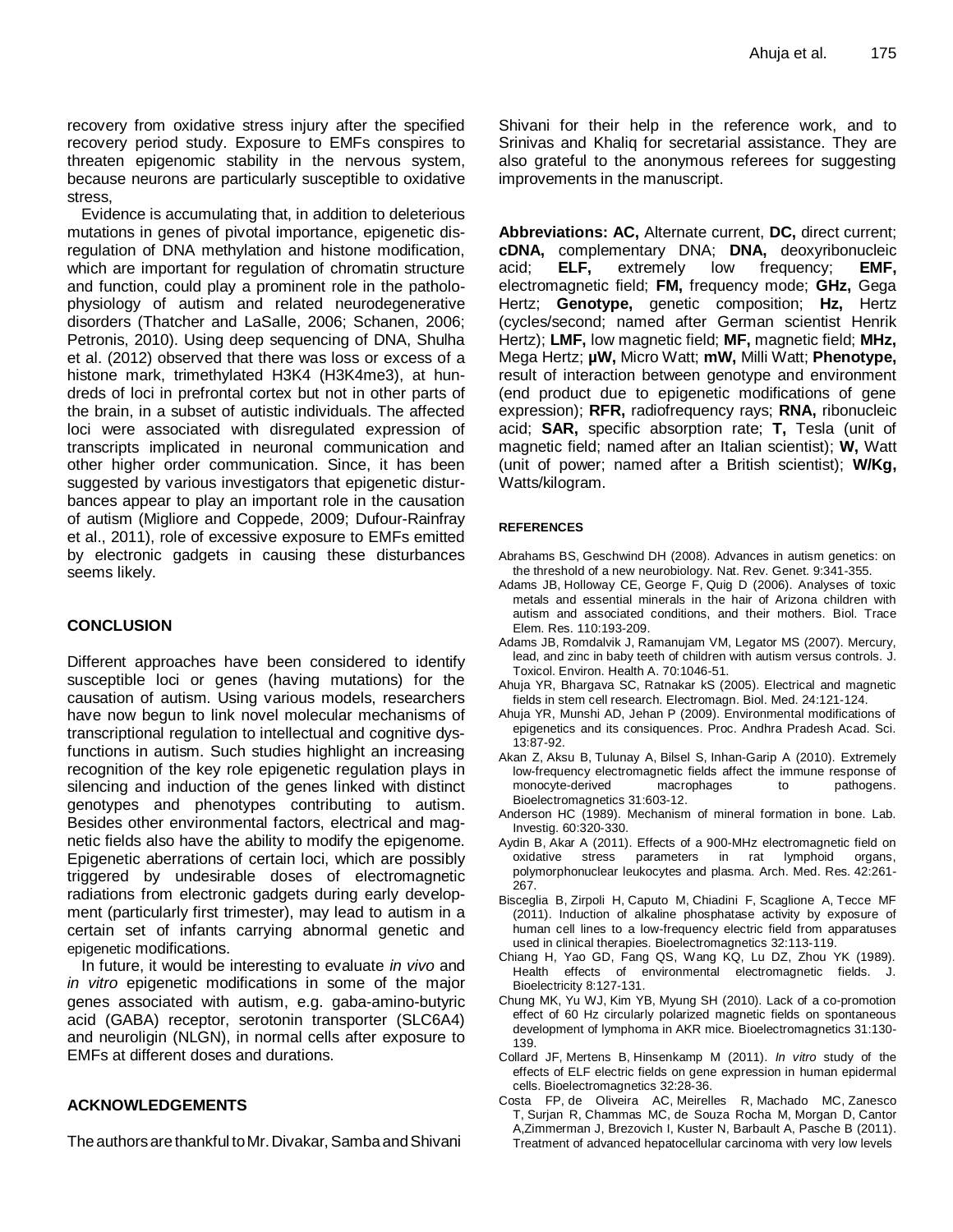of amplitude-modulated electromagnetic fields. [Br. J.](http://www.ncbi.nlm.nih.gov/pubmed?term=Costa%20FP%2C%20de%20Oliveira%20AC%2C%20Meirelles%20R%2C%20Machado%20MC%2C%20Zanesco%20T%2C%20Surjan%20R%2C%20Chammas%20MC%2C%20de%20Souza%20Rocha%20M%2C%20Morgan%20D%2C%20Cantor%20A%2CZimmerman%20J%2C%20Brezovich%20I%2C%20Kuster%20N%2C%20Barbault%20A%2C%20Pasche%20B%20(2011).Treatment%20of%20advanced%20hepatocellular%20carcinoma%20with%20very%20low%20levels%20of%20amplitude-modulated%20electromagnetic%20fields.%20Br%20J%20Cancer.%20%20105%3A640-648.)  [Cancer](http://www.ncbi.nlm.nih.gov/pubmed?term=Costa%20FP%2C%20de%20Oliveira%20AC%2C%20Meirelles%20R%2C%20Machado%20MC%2C%20Zanesco%20T%2C%20Surjan%20R%2C%20Chammas%20MC%2C%20de%20Souza%20Rocha%20M%2C%20Morgan%20D%2C%20Cantor%20A%2CZimmerman%20J%2C%20Brezovich%20I%2C%20Kuster%20N%2C%20Barbault%20A%2C%20Pasche%20B%20(2011).Treatment%20of%20advanced%20hepatocellular%20carcinoma%20with%20very%20low%20levels%20of%20amplitude-modulated%20electromagnetic%20fields.%20Br%20J%20Cancer.%20%20105%3A640-648.) 105:640-648.

- [Currenti SA](http://www.ncbi.nlm.nih.gov/pubmed?term=Currenti%20SA%5BAuthor%5D&cauthor=true&cauthor_uid=19774457) (2010). Understanding and determining the etiology of autism. Cell Mol. [Neurobiol.](http://www.ncbi.nlm.nih.gov/pubmed?term=Currenti%2C%20S.A.%20%20(2010).%20%20Understanding%20%20and%20%20determining%20%20the%20%20etiology%20%20of%20%20autism.%20%20Cell%20Mol%20%20%20%20Neurobiol%2C%20%2030%2C%20%20161-171.) 30:161-71.
- [Dufour-Rainfray D,](http://www.ncbi.nlm.nih.gov/pubmed?term=Dufour-Rainfray%20D%5BAuthor%5D&cauthor=true&cauthor_uid=21195109) [Vourc'h P,](http://www.ncbi.nlm.nih.gov/pubmed?term=Vourc) [Tourlet S,](http://www.ncbi.nlm.nih.gov/pubmed?term=Tourlet%20S%5BAuthor%5D&cauthor=true&cauthor_uid=21195109) [Guilloteau D,](http://www.ncbi.nlm.nih.gov/pubmed?term=Guilloteau%20D%5BAuthor%5D&cauthor=true&cauthor_uid=21195109) [Chalon](http://www.ncbi.nlm.nih.gov/pubmed?term=Chalon%20S%5BAuthor%5D&cauthor=true&cauthor_uid=21195109)  [S,](http://www.ncbi.nlm.nih.gov/pubmed?term=Chalon%20S%5BAuthor%5D&cauthor=true&cauthor_uid=21195109) [Andres CR](http://www.ncbi.nlm.nih.gov/pubmed?term=Andres%20CR%5BAuthor%5D&cauthor=true&cauthor_uid=21195109) (2011). Fetal exposure to teratogens: Evidence of genes involved in autism. Neurosci. [Biobehav.](http://www.ncbi.nlm.nih.gov/pubmed?term=Dufour-Rainfray%2C%20D.%2C%20%20Vourc) Rev. 35:1254-1265.
- [Fambonne E](http://www.ncbi.nlm.nih.gov/pubmed?term=Fombonne%20E%5BAuthor%5D&cauthor=true&cauthor_uid=12959416) (2003). Epidemiological surveys of autism and other pervasive developmental disorders: an update. J. [Autism Dev.](http://www.ncbi.nlm.nih.gov/pubmed?term=Fambonne%2C%20E.%20%20(2003).%20%20Epidemiological%20%20survey%20%20of%20%20autism%20%20and%20%20other%20%20pervasive%20%20%20%20%20%20%20%20%20%20%20%20%20development%20%20disorders%3A%20%20an%20%20update.%20%20J%20%20Autism%20%20Dev%20%20Disord%2C%20%2033%2C%20%20365-382.) [Disorde](http://www.ncbi.nlm.nih.gov/pubmed?term=Fambonne%2C%20E.%20%20(2003).%20%20Epidemiological%20%20survey%20%20of%20%20autism%20%20and%20%20other%20%20pervasive%20%20%20%20%20%20%20%20%20%20%20%20%20development%20%20disorders%3A%20%20an%20%20update.%20%20J%20%20Autism%20%20Dev%20%20Disord%2C%20%2033%2C%20%20365-382.)r 33:365-382.
- Fatima W, Banu H, Ahuja YR (2006). Autism: An overview. Proc. Andhra Pradesh Acad. Sci. 10: 215-221.
- Frahm J, Mattsson MO, Simkó M (2010). Exposure to ELF magnetic fields modulates redox related protein expression in mouse macrophages. Toxicol. Lett. 192: 330-336.
- [Gan JC,](http://www.ncbi.nlm.nih.gov/pubmed?term=Gan%20JC%5BAuthor%5D&cauthor=true&cauthor_uid=16604354) [Glazer PA](http://www.ncbi.nlm.nih.gov/pubmed?term=Glazer%20PA%5BAuthor%5D&cauthor=true&cauthor_uid=16604354) (2006). Electrical stimulation therapies for spinal fusions: current concepts. Eur. [Spine.](http://www.ncbi.nlm.nih.gov/pubmed?term=Gan%20J%20C%2C%20Glazer%20PA%20(2006)%20Electrical%20stimulation%20therapies%20for%20spinal%20fusions%3A%20current%20concepts.%20Eur%20Spine%20J.%20%2015%3A%201301%E2%80%931311.) J. 15:1301-1311.
- Gao KD, Yu YL, Qi DY, Zhou JW, Lu Y (2004). Analysis of curative effect of pulsed electromagnetic fields on pain of primary osteoporosis. Chin. J. Phys. Med. Rehabil. 26: 669-670.
- [Graham JH,](http://www.ncbi.nlm.nih.gov/pubmed?term=Graham%20JH%5BAuthor%5D&cauthor=true&cauthor_uid=10972950) [Fletcher D,](http://www.ncbi.nlm.nih.gov/pubmed?term=Fletcher%20D%5BAuthor%5D&cauthor=true&cauthor_uid=10972950) [Tigue J,](http://www.ncbi.nlm.nih.gov/pubmed?term=Tigue%20J%5BAuthor%5D&cauthor=true&cauthor_uid=10972950) [McDonald M](http://www.ncbi.nlm.nih.gov/pubmed?term=McDonald%20M%5BAuthor%5D&cauthor=true&cauthor_uid=10972950) (2000). Growth and developmental stability of *Drosophila melanogaster* in low frequency magnetic fields. [Bioelectromagnetics](http://www.ncbi.nlm.nih.gov/pubmed?term=Grahm%20JH%2C%20%20Fletcher%20D%2C%20%20Tigue%20J%2C%20%20Mc%20%20Donald%20M%20%20(2000)%20%20Growth%20%20and%20%20development%20stability%20of%20Drosophila%20%20melanogaster%20%20in%20%20low%20%20frequency%20%20magnetic%20%20fields.%20Bioelectromagnetics%2C%20%2021%3A%20465-472) 21:465-472.
- [Hallmayer J,](http://www.ncbi.nlm.nih.gov/pubmed?term=Hallmayer%20J%5BAuthor%5D&cauthor=true&cauthor_uid=21727249) [Cleveland S,](http://www.ncbi.nlm.nih.gov/pubmed?term=Cleveland%20S%5BAuthor%5D&cauthor=true&cauthor_uid=21727249) [Torres A,](http://www.ncbi.nlm.nih.gov/pubmed?term=Torres%20A%5BAuthor%5D&cauthor=true&cauthor_uid=21727249) [Phillips J,](http://www.ncbi.nlm.nih.gov/pubmed?term=Phillips%20J%5BAuthor%5D&cauthor=true&cauthor_uid=21727249) [Cohen B,](http://www.ncbi.nlm.nih.gov/pubmed?term=Cohen%20B%5BAuthor%5D&cauthor=true&cauthor_uid=21727249) [Torigoe](http://www.ncbi.nlm.nih.gov/pubmed?term=Torigoe%20T%5BAuthor%5D&cauthor=true&cauthor_uid=21727249)  [T,](http://www.ncbi.nlm.nih.gov/pubmed?term=Torigoe%20T%5BAuthor%5D&cauthor=true&cauthor_uid=21727249) [Miller J,](http://www.ncbi.nlm.nih.gov/pubmed?term=Miller%20J%5BAuthor%5D&cauthor=true&cauthor_uid=21727249) [Fedele A,](http://www.ncbi.nlm.nih.gov/pubmed?term=Fedele%20A%5BAuthor%5D&cauthor=true&cauthor_uid=21727249) [Collins J,](http://www.ncbi.nlm.nih.gov/pubmed?term=Collins%20J%5BAuthor%5D&cauthor=true&cauthor_uid=21727249) [Smith K,](http://www.ncbi.nlm.nih.gov/pubmed?term=Smith%20K%5BAuthor%5D&cauthor=true&cauthor_uid=21727249) [Lotspeich L,](http://www.ncbi.nlm.nih.gov/pubmed?term=Lotspeich%20L%5BAuthor%5D&cauthor=true&cauthor_uid=21727249) [Croen](http://www.ncbi.nlm.nih.gov/pubmed?term=Croen%20LA%5BAuthor%5D&cauthor=true&cauthor_uid=21727249)  [LA](http://www.ncbi.nlm.nih.gov/pubmed?term=Croen%20LA%5BAuthor%5D&cauthor=true&cauthor_uid=21727249)[,Ozonoff S,](http://www.ncbi.nlm.nih.gov/pubmed?term=Ozonoff%20S%5BAuthor%5D&cauthor=true&cauthor_uid=21727249) [Lajonchere C,](http://www.ncbi.nlm.nih.gov/pubmed?term=Lajonchere%20C%5BAuthor%5D&cauthor=true&cauthor_uid=21727249) [Grether JK,](http://www.ncbi.nlm.nih.gov/pubmed?term=Grether%20JK%5BAuthor%5D&cauthor=true&cauthor_uid=21727249) [Risch N](http://www.ncbi.nlm.nih.gov/pubmed?term=Risch%20N%5BAuthor%5D&cauthor=true&cauthor_uid=21727249) (2011). Genetic heritability and shared environmental factors among twin pairs with autism. Arch. Gen. [Psychiatry](http://www.ncbi.nlm.nih.gov/pubmed?term=Hallmayer%2C%20J.%2C%20%20Cleveland%2C%20S.%2C%20%20Torres%2C%20A.%2C%20%20Phillips%2C%20J.%2C%20%20Cohen%2C%20B.%2C%20%20Torigoe%2C%20T.%2C%20%20Miller%2C%20J.%2C%20%20%20%20%20%20Fedele%2C%20A.%2C%20%20Collins%2C%20J.%2C%20%20Smith%2C%20K.%2C%20%20et%20%20al.%20%20(2011).%20%20Genetic%20%20heritability%20%20and%20%20shared%20%20%20%20%20%20environmental%20%20factors%20%20among%20%20twin%20%20pairs%20%20with%20%20autism.%20%20Arch%20%20Gen%20%20Psychiatry%2C%20%2068%2C%201095-%201103) 68:1095-1102.
- [Herbert MR,](http://www.ncbi.nlm.nih.gov/pubmed?term=Herbert%20MR%5BAuthor%5D&cauthor=true&cauthor_uid=16644012) [Russo JP,](http://www.ncbi.nlm.nih.gov/pubmed?term=Russo%20JP%5BAuthor%5D&cauthor=true&cauthor_uid=16644012) [Yang S,](http://www.ncbi.nlm.nih.gov/pubmed?term=Yang%20S%5BAuthor%5D&cauthor=true&cauthor_uid=16644012) [Roohi J,](http://www.ncbi.nlm.nih.gov/pubmed?term=Roohi%20J%5BAuthor%5D&cauthor=true&cauthor_uid=16644012) [Blaxill M,](http://www.ncbi.nlm.nih.gov/pubmed?term=Blaxill%20M%5BAuthor%5D&cauthor=true&cauthor_uid=16644012) [Kahler SG,](http://www.ncbi.nlm.nih.gov/pubmed?term=Kahler%20SG%5BAuthor%5D&cauthor=true&cauthor_uid=16644012) [Cremer](http://www.ncbi.nlm.nih.gov/pubmed?term=Cremer%20L%5BAuthor%5D&cauthor=true&cauthor_uid=16644012)  [L,](http://www.ncbi.nlm.nih.gov/pubmed?term=Cremer%20L%5BAuthor%5D&cauthor=true&cauthor_uid=16644012) [Hatchwell E](http://www.ncbi.nlm.nih.gov/pubmed?term=Hatchwell%20E%5BAuthor%5D&cauthor=true&cauthor_uid=16644012) (2006). Autism and environmental genomics. [Neurotoxicology](http://www.ncbi.nlm.nih.gov/pubmed?term=Herbert%2C%20M.R.%2C%20%20Russo%2C%20J.P.%2C%20%20Yang%2C%20S.%2C%20et%20al.%20%20(2006).%20%20autism%20%20and%20%20environmental%20%20%20%20%20%20genomics.%20%20Neurotoxicology%2C%20%2027%2C%20%20671-684.) 27:671-684.
- [Herceg](http://www.ncbi.nlm.nih.gov/pubmed?term=Herceg%20Z%5BAuthor%5D&cauthor=true&cauthor_uid=17284773) Z (2007). Epigenetics and cancer: towards an evaluation of the impact of environmental and dietary factors. [Mutagenesis](http://www.ncbi.nlm.nih.gov/pubmed?term=Herceg%2C%20Z.%20%20(2007).%20%20Epigenetics%20%20and%20%20Cancer%3A%20%20towards%20%20an%20%20evaluation%20%20of%20%20the%20%20impact%20%20of%20%20%20%20%20%20%20environmental%20%20%20and%20%20dietary%20%20factors.%20%20Mutagenesis%2C%20%2022%2C%20%20sss91-103.) 22:91-103.
- [Herman JP,](http://www.ncbi.nlm.nih.gov/pubmed?term=Herman%20JP%5BAuthor%5D&cauthor=true&cauthor_uid=9023876) [Cullinan WE](http://www.ncbi.nlm.nih.gov/pubmed?term=Cullinan%20WE%5BAuthor%5D&cauthor=true&cauthor_uid=9023876) (1997). Neurocircuitry of stress: central control of the hypothalamo-pituitary-adrenocortical axis. [Trends Neurosci.](http://www.ncbi.nlm.nih.gov/pubmed?term=Herman%2C%20J.P.%2C%20%20Cullinan%2C%20%20W.P.%20%20(1997).%20%20Neurocircuitry%20%20of%20%20stress%3A%20%20central%20%20control%20%20of%20%20the%20%20%20%20%20%20%20%20hypothalamo-pituitary-adrenocortical%20%20axis.%20%20Trends%20%20Neurosci%2C%20%2029%2C%20%2078-84.) 20:78-84.
- IARC (2002). Non-ionizing radiation, Part 1: static and extremely lowfrequency (ELF) electric and magnetic fields. IARC Monograph Evaluation of Carcinogenic Risks on Humans, Vol 49. International Agency for Research on Cancer, Lyon, France.
- [Inaba R,](http://www.ncbi.nlm.nih.gov/pubmed?term=Inaba%20R%5BAuthor%5D&cauthor=true&cauthor_uid=1396634) [Shishido K,](http://www.ncbi.nlm.nih.gov/pubmed?term=Shishido%20K%5BAuthor%5D&cauthor=true&cauthor_uid=1396634) [Okada A,](http://www.ncbi.nlm.nih.gov/pubmed?term=Okada%20A%5BAuthor%5D&cauthor=true&cauthor_uid=1396634) [Moroji T](http://www.ncbi.nlm.nih.gov/pubmed?term=Moroji%20T%5BAuthor%5D&cauthor=true&cauthor_uid=1396634) (1992). Effects of whole body microwave exposure on the rat brain contents of biogenic amines. Eur. J. Appl. [Physiol. Occup. Physiol.](http://www.ncbi.nlm.nih.gov/pubmed?term=Inaba%2C%20R.%2C%20%20Shishido%2C%20K.%2C%20%20Okada%2C%20A.%2C%20%20Moroji%2C%20T.%20%20(1992).%20%20Effects%20%20of%20%20whole%20%20body%20microwave%20%20%20exposure%20%20on%20%20the%20%20rat%20%20brain%20%20contents%20%20of%20%20biogenic%20amines.%20%20Eur%20%20J%20Appl%20Physiol%20Occup%20%20%20%20Physiol%2C%20%2065%2C%20124-128.) 65:124-128.
- [JorgeMora](http://www.ncbi.nlm.nih.gov/pubmed?term=%22Jorge-Mora%20T%22%5BAuthor%5D) T, [Misa-Agustiño](http://www.ncbi.nlm.nih.gov/pubmed?term=%22Misa-Agusti%C3%B1o%20MJ%22%5BAuthor%5D) MJ, [Rodríguez-González](http://www.ncbi.nlm.nih.gov/pubmed?term=%22Rodr%C3%ADguez-Gonz%C3%A1lez%20JA%22%5BAuthor%5D) JA, [Jorge-](http://www.ncbi.nlm.nih.gov/pubmed?term=%22Jorge-Barreiro%20FJ%22%5BAuthor%5D)[Barreiro](http://www.ncbi.nlm.nih.gov/pubmed?term=%22Jorge-Barreiro%20FJ%22%5BAuthor%5D) FJ, Ares- Pena FJ, [López-Martín](http://www.ncbi.nlm.nih.gov/pubmed?term=%22L%C3%B3pez-Mart%C3%ADn%20E%22%5BAuthor%5D) E (2011). The effects of single and repeated exposure to 2.45 GHz radiofrequency fields on c-Fos protein expression in the paraventricular nucleus of rat hypothalamus. [Neurochem.](http://www.ncbi.nlm.nih.gov/pubmed?term=Neurochem%20Res%2036%3A2322-2332) Res. 36:2322-2332.
- [Juutilainen J,](http://www.ncbi.nlm.nih.gov/pubmed?term=Juutilainen%20J%5BAuthor%5D&cauthor=true&cauthor_uid=21480304) [Höytö A,](http://www.ncbi.nlm.nih.gov/pubmed?term=H%C3%B6yt%C3%B6%20A%5BAuthor%5D&cauthor=true&cauthor_uid=21480304) [Kumlin T,](http://www.ncbi.nlm.nih.gov/pubmed?term=Kumlin%20T%5BAuthor%5D&cauthor=true&cauthor_uid=21480304) [Naarala J](http://www.ncbi.nlm.nih.gov/pubmed?term=Naarala%20J%5BAuthor%5D&cauthor=true&cauthor_uid=21480304) (2011). Review of possible modulation-dependent biological effects of radiofrequency fields. [Bioelectromagnetics](http://www.ncbi.nlm.nih.gov/pubmed?term=Bioelectromagnetics.%202011%20Oct%3B32(7)%3A511-34.%20doi%3A%2010.1002%2Fbem.20652.%20Epub%202011%20Apr%207.%20Review%20of%20possible%20modulation-dependent%20biological%20effects%20of%20radiofrequency%20fields.%20Juutilainen%20J%2C%20H%C3%B6yt%C3%B6%20A%2C%20Kumlin%20T%2C%20Naarala%20J.) 32:511-534.
- [Kane RC](http://www.ncbi.nlm.nih.gov/pubmed?term=Kane%20RC%5BAuthor%5D&cauthor=true&cauthor_uid=14962625) (2004). A possible association between fetal/neonatal exposure to radiofrequency electromagnetic radiation and the increased incidence of autism spectrum disorders (ASD). [Med.](http://www.ncbi.nlm.nih.gov/pubmed?term=Kane%2C%20R.C.%20%20(2004).%20%20A%20%20possible%20%20association%20%20between%20%20fetal%2Fneonatal%20%20exposure%20%20to%20%20%20%20%20%20%20%20%20%20radiofrequency%20%20electromagnetic%20%20radiation%20%20and%20%20the%20%20increased%20%20incidence%20%20of%20%20autism%20%20%20%20%20%20%20spectrum%20%20disorder%20%20(ASD).%20%20Med%20%20Hypothesis%2C%20%2062%2C%20%20195-197.) [Hypotheses](http://www.ncbi.nlm.nih.gov/pubmed?term=Kane%2C%20R.C.%20%20(2004).%20%20A%20%20possible%20%20association%20%20between%20%20fetal%2Fneonatal%20%20exposure%20%20to%20%20%20%20%20%20%20%20%20%20radiofrequency%20%20electromagnetic%20%20radiation%20%20and%20%20the%20%20increased%20%20incidence%20%20of%20%20autism%20%20%20%20%20%20%20spectrum%20%20disorder%20%20(ASD).%20%20Med%20%20Hypothesis%2C%20%2062%2C%20%20195-197.) 62:195-197.
- [Krylov IN,](http://www.ncbi.nlm.nih.gov/pubmed?term=Krylov%20IN%5BAuthor%5D&cauthor=true&cauthor_uid=8054613) [Iasnetsov VV,](http://www.ncbi.nlm.nih.gov/pubmed?term=Iasnetsov%20VV%5BAuthor%5D&cauthor=true&cauthor_uid=8054613) [Dukhanin AS,](http://www.ncbi.nlm.nih.gov/pubmed?term=Dukhanin%20AS%5BAuthor%5D&cauthor=true&cauthor_uid=8054613) [Pal'tsev IUP](http://www.ncbi.nlm.nih.gov/pubmed?term=Pal) (1993). Pharmacologic correction of learning and memory disorders induced by exposure to high-frequency electromagnetic radiation. Biull. [Eksp.](http://www.ncbi.nlm.nih.gov/pubmed?term=Krylov%2C%20I.N.%2C%20%20Iasnetsov%2C%20V.V.%2C%20%20Dukhanin%2C%20A.S.%2C%20%20Pal%E2%80%99Tsev%2C%20I.%20%20(1993).%20%20Pharmacologic%20%20%20%20%20%20%20correction%20%20of%20%20learning%20%20and%20%20memory%20%20disorders%20%20induced%20%20by%20%20exposure%20%20to%20%20high-frequency%20%20electromagnetic%20%20radiation.%20%20Biull%20%20Eksp%20%20Biol%20%20Med%2C%20%20115%2C%20%20260-262.) Biol. [Med.](http://www.ncbi.nlm.nih.gov/pubmed?term=Krylov%2C%20I.N.%2C%20%20Iasnetsov%2C%20V.V.%2C%20%20Dukhanin%2C%20A.S.%2C%20%20Pal%E2%80%99Tsev%2C%20I.%20%20(1993).%20%20Pharmacologic%20%20%20%20%20%20%20correction%20%20of%20%20learning%20%20and%20%20memory%20%20disorders%20%20induced%20%20by%20%20exposure%20%20to%20%20high-frequency%20%20electromagnetic%20%20radiation.%20%20Biull%20%20Eksp%20%20Biol%20%20Med%2C%20%20115%2C%20%20260-262.) 115:260-262.
- Lai H, Carino MA, Horita A, Guy AW (1989). Low-level microwave irradiation and central cholinergic systems. Pharmacol. Biochem. Behav. 33:131-138.
- [Lai H,](http://www.ncbi.nlm.nih.gov/pubmed?term=Lai%20H%5BAuthor%5D&cauthor=true&cauthor_uid=2271963) [Carino MA,](http://www.ncbi.nlm.nih.gov/pubmed?term=Carino%20MA%5BAuthor%5D&cauthor=true&cauthor_uid=2271963) [Horita A,](http://www.ncbi.nlm.nih.gov/pubmed?term=Horita%20A%5BAuthor%5D&cauthor=true&cauthor_uid=2271963) [Guy AW](http://www.ncbi.nlm.nih.gov/pubmed?term=Guy%20AW%5BAuthor%5D&cauthor=true&cauthor_uid=2271963) (1990). Corticotropin-releasing factor antagonist blocks microwave-induced decreases in high-affinity choline uptake in the rat brain. [Brain Res.](http://www.ncbi.nlm.nih.gov/pubmed?term=Lai%2C%20H.%2C%20%20Carino%2C%20M.A.%2C%20%20Horita%2C%20A.%2C%20%20Guy%2C%20A.W.%20%20(1990).%20%20Corticotropin-releasing%20%20factor%20%20Antagonist%20%20blocks%20%20microwave-induced%20%20decreases%20%20in%20%20high-affinity%20%20choline%20%20uptake%20%20in%20the%20%20rat%20%20brain.%20%20Brain%20%20Res%20%20Bull%2C%20%2025%2C%20%20609-612.) Bull. 25:609-612.
- [Lai H,](http://www.ncbi.nlm.nih.gov/pubmed?term=Lai%20H%5BAuthor%5D&cauthor=true&cauthor_uid=9492169) [Carino MA,](http://www.ncbi.nlm.nih.gov/pubmed?term=Carino%20MA%5BAuthor%5D&cauthor=true&cauthor_uid=9492169) [Ushijima I](http://www.ncbi.nlm.nih.gov/pubmed?term=Ushijima%20I%5BAuthor%5D&cauthor=true&cauthor_uid=9492169) (1998). Acute exposure to a 60 Hz magnetic field affects rats' water-maze performance. [Bioelectromagnetics](http://www.ncbi.nlm.nih.gov/pubmed?term=Lai%2C%20H.%2C%20%20Carino%2C%20M.A.%2C%20%20Ushijima%2C%20I.%20%20(1998).%20%20Acute%20%20Exposure%20%20to%20%20a%20%2060%20Hz%20%20magnetic%20%20field%20%20%20%20%20%20affects%20%20rat%E2%80%99s%20%20water-maze%20%20performance.%20%20Bioelectromagnetics%2C%2019%2C%20117-112.) 19:117-122.
- [Lai H,](http://www.ncbi.nlm.nih.gov/pubmed?term=Lai%20H%5BAuthor%5D&cauthor=true&cauthor_uid=8024608) [Horita A,](http://www.ncbi.nlm.nih.gov/pubmed?term=Horita%20A%5BAuthor%5D&cauthor=true&cauthor_uid=8024608) [Guy AW](http://www.ncbi.nlm.nih.gov/pubmed?term=Guy%20AW%5BAuthor%5D&cauthor=true&cauthor_uid=8024608) (1994). Microwave irradiation affects radialarm maze performance in the rat[. Bioelectromagnetics](http://www.ncbi.nlm.nih.gov/pubmed?term=Lai%2C%20H.%2C%20%20Horita%2C%20A.%2C%20%20and%20Guy%2C%20A.W.%20%20(1994).%20%20Microwave%20%20%20radiation%20%20affects%20%20radial-arm%20maze%20%20%20performance%20%20in%20%20the%20%20rat.%20%20Bioelectromagnetic%2C%2015%2C%2095-104.) 15:95-104.
- [Lai H,](http://www.ncbi.nlm.nih.gov/pubmed?term=Lai%20H%5BAuthor%5D&cauthor=true&cauthor_uid=9261542) [Singh NP](http://www.ncbi.nlm.nih.gov/pubmed?term=Singh%20NP%5BAuthor%5D&cauthor=true&cauthor_uid=9261542) (1997). Melatonin and a spin-trap compound block radiofrequency electromagnetic radiation-induced DNA strand breaks

in rat brain cells. [Bioelectromagnetics](http://www.ncbi.nlm.nih.gov/pubmed?term=Lai%2C%20H.%2C%20%20Singh%2C%20N.P.%20%20(1997).%20%20Melatonin%20%20and%20%20spin-trap%20%20compound%20%20block%20%20radiofrequency%20%20%20%20%20%20Electromagnetic%20%20radiation-induced%20%20DNA%20%20strand%20%20breaks%20%20in%20%20rat%20%20brain%20%20cells.%20%20%20%20%20%20%20%20Bioelectromagnetics%2C%20%2018%2C%20%20446-454.) 18:446-54.

- [Lakshmi Priya MD,](http://www.ncbi.nlm.nih.gov/pubmed?term=Lakshmi%20Priya%20MD%5BAuthor%5D&cauthor=true&cauthor_uid=20625937) [Geetha A](http://www.ncbi.nlm.nih.gov/pubmed?term=Geetha%20A%5BAuthor%5D&cauthor=true&cauthor_uid=20625937) (2011). Level of trace elements (copper, zinc, magnesium and selenium) and toxic elements (lead and mercury) in the hair and nail of children with autism. Biol. [Trace Elem.](http://www.ncbi.nlm.nih.gov/pubmed?term=Lakshmi%20Priya%2C%20M.D%2C%20%20Geetha%2C%20A.%20%20(2011).%20%20Level%20%20of%20%20trace%20%20elements%20%20(copper%2C%20zinc%2C%20magnesium%20%20%20and%20%20selenium)%20%20and%20%20toxic%20%20elements%20%20(lead%20%20and%20%20mercury)%20%20in%20%20the%20%20hair%20%20and%20nail%20%20of%20%20children%20%20with%20%20autism.%20%20Biol%20%20Trace%20%20Elem%20%20Res%2C%20%20142%2C%20%20148-158.) [Res.](http://www.ncbi.nlm.nih.gov/pubmed?term=Lakshmi%20Priya%2C%20M.D%2C%20%20Geetha%2C%20A.%20%20(2011).%20%20Level%20%20of%20%20trace%20%20elements%20%20(copper%2C%20zinc%2C%20magnesium%20%20%20and%20%20selenium)%20%20and%20%20toxic%20%20elements%20%20(lead%20%20and%20%20mercury)%20%20in%20%20the%20%20hair%20%20and%20nail%20%20of%20%20children%20%20with%20%20autism.%20%20Biol%20%20Trace%20%20Elem%20%20Res%2C%20%20142%2C%20%20148-158.) 142:148-58.
- [Levin M](http://www.ncbi.nlm.nih.gov/pubmed?term=Levin%20M%5BAuthor%5D&cauthor=true&cauthor_uid=12820288) (2003). Bioelectromagnetics in morphogenesis. [Bioelectromagnetics](http://www.ncbi.nlm.nih.gov/pubmed?term=Levin%2C%20M.%20%20%20(2003).%20%20Bioelectromagnetics%20%20in%20%20morphogenesis.%20%20Bioelectromagnetics.%20%2024%2C%20295-315.) 24:295-315.
- [Lima MN,](http://www.ncbi.nlm.nih.gov/pubmed?term=de%20Lima%20MN%5BAuthor%5D&cauthor=true&cauthor_uid=15932609) [Polydoro M,](http://www.ncbi.nlm.nih.gov/pubmed?term=Polydoro%20M%5BAuthor%5D&cauthor=true&cauthor_uid=15932609) [Laranja DC,](http://www.ncbi.nlm.nih.gov/pubmed?term=Laranja%20DC%5BAuthor%5D&cauthor=true&cauthor_uid=15932609) [Bonatto F,](http://www.ncbi.nlm.nih.gov/pubmed?term=Bonatto%20F%5BAuthor%5D&cauthor=true&cauthor_uid=15932609) [Bromberg E,](http://www.ncbi.nlm.nih.gov/pubmed?term=Bromberg%20E%5BAuthor%5D&cauthor=true&cauthor_uid=15932609) [Moreira](http://www.ncbi.nlm.nih.gov/pubmed?term=Moreira%20JC%5BAuthor%5D&cauthor=true&cauthor_uid=15932609)  [JC,](http://www.ncbi.nlm.nih.gov/pubmed?term=Moreira%20JC%5BAuthor%5D&cauthor=true&cauthor_uid=15932609) [Dal-Pizzol F,](http://www.ncbi.nlm.nih.gov/pubmed?term=Dal-Pizzol%20F%5BAuthor%5D&cauthor=true&cauthor_uid=15932609) [Schröder N](http://www.ncbi.nlm.nih.gov/pubmed?term=Schr%C3%B6der%20N%5BAuthor%5D&cauthor=true&cauthor_uid=15932609) (2005). Recognition memory impairment and brain oxidative stress induced by postnatal iron administration. Eur. J. [Neurosci.](http://www.ncbi.nlm.nih.gov/pubmed?term=Lima%2C%20M.N.M.%2C%20%20Polydoro%2C%20M.%2C%20%20Laranja%2C%20D.C.%2C%20et%20al.%20%20(2005).%20%20Recognition%20memory%20%20%20%20%20%20%20%20Impairment%20%20and%20%20brain%20%20oxidative%20%20stress%20%20induced%20%20by%20%20postnatal%20%20iron%20%20administration.%20Eur%20J%20%20%20Neurosci%2C%20%2021%2C%20%202521-2528.) 21:2521-2528.
- [Maes A,](http://www.ncbi.nlm.nih.gov/pubmed?term=Maes%20A%5BAuthor%5D&cauthor=true&cauthor_uid=21935970) [Verschaeve L](http://www.ncbi.nlm.nih.gov/pubmed?term=Verschaeve%20L%5BAuthor%5D&cauthor=true&cauthor_uid=21935970) (2012). Can cytogenetics explain the possible association between exposure to extreme low-frequency magnetic fields and Alzheimer's disease[? J. Appl. Toxicol.](http://www.ncbi.nlm.nih.gov/pubmed?term=j%20Appl%20Toxicol%2032%3A81-87) 32:81-87.
- [Meral I,](http://www.ncbi.nlm.nih.gov/pubmed?term=Meral%20I%5BAuthor%5D&cauthor=true&cauthor_uid=17674954) [Mert H,](http://www.ncbi.nlm.nih.gov/pubmed?term=Mert%20H%5BAuthor%5D&cauthor=true&cauthor_uid=17674954) [Mert N,](http://www.ncbi.nlm.nih.gov/pubmed?term=Mert%20N%5BAuthor%5D&cauthor=true&cauthor_uid=17674954) [Deger Y,](http://www.ncbi.nlm.nih.gov/pubmed?term=Deger%20Y%5BAuthor%5D&cauthor=true&cauthor_uid=17674954) [Yoruk I,](http://www.ncbi.nlm.nih.gov/pubmed?term=Yoruk%20I%5BAuthor%5D&cauthor=true&cauthor_uid=17674954) [Yetkin A,](http://www.ncbi.nlm.nih.gov/pubmed?term=Yetkin%20A%5BAuthor%5D&cauthor=true&cauthor_uid=17674954) [Keskin S](http://www.ncbi.nlm.nih.gov/pubmed?term=Keskin%20S%5BAuthor%5D&cauthor=true&cauthor_uid=17674954) (2007). Effects of 900-MHz electromagnetic field emitted from cellular phone on brain oxidative stress and some vitamin levels of guinea pigs. [Brain Res.](http://www.ncbi.nlm.nih.gov/pubmed?term=Meral%2C%20I.%2C%20%20Mert%2C%20H.%2C%20%20Mert%2C%20N.%2C%20et%20al%20.%20%20(2007).%20%20Effects%20%20of%20%20%20900%20%20MHz%20%20electromagnetic%20%20field%20%20emitted%20%20from%20%20cellular%20%20phone%20%20on%20%20brain%3A%20%20oxidative%20%20stress%20%20and%20%20some%20%20vitamin%20%20levels%20%20of%20%20guinea%20pigs.%20%20Brain%20%20Res%2C%20%201169%2C%20%20120-124.) 1169:120-124.
- [Migliore L,](http://www.ncbi.nlm.nih.gov/pubmed?term=Migliore%20L%5BAuthor%5D&cauthor=true&cauthor_uid=19026668) [Coppedè F](http://www.ncbi.nlm.nih.gov/pubmed?term=Copped%C3%A8%20F%5BAuthor%5D&cauthor=true&cauthor_uid=19026668) (2009). Genetics, environmental factors and the emerging role of epigenetics in neurodegenerative diseases. [Mutat.](http://www.ncbi.nlm.nih.gov/pubmed?term=Migliore%2C%20L.%2C%20%20Coppede%2C%20F.%20(2009).%20%20Genetics%2C%20%20environmental%20%20factors%20%20and%20%20the%20%20emerging%20role%20%20of%20%20epigenetics%20%20in%20%20neurodegenerative%20%20deseases.%20%20Mutat%20%20Res%2C%20%20667%2C%2082-97.) [Res.](http://www.ncbi.nlm.nih.gov/pubmed?term=Migliore%2C%20L.%2C%20%20Coppede%2C%20F.%20(2009).%20%20Genetics%2C%20%20environmental%20%20factors%20%20and%20%20the%20%20emerging%20role%20%20of%20%20epigenetics%20%20in%20%20neurodegenerative%20%20deseases.%20%20Mutat%20%20Res%2C%20%20667%2C%2082-97.) 667:82-97.
- Munshi A, Krupanidhi S, Ahuja YR (2011). Epigenome: genomic response to environmental eccentricities. In: Barh D, Zambare V, Raja R (Eds), OMICS: Applications in Biomedical, Agricultural and Environmental Sciences. CRC Press, Taylor & Francis group.
- [Newschaffer](http://www.ncbi.nlm.nih.gov/pubmed?term=Newschaffer%20CJ%5BAuthor%5D&cauthor=true&cauthor_uid=17367287) CJ, [Croen](http://www.ncbi.nlm.nih.gov/pubmed?term=Croen%20LA%5BAuthor%5D&cauthor=true&cauthor_uid=17367287) LA, [Daniels](http://www.ncbi.nlm.nih.gov/pubmed?term=Daniels%20J%5BAuthor%5D&cauthor=true&cauthor_uid=17367287) J, [Giarelli](http://www.ncbi.nlm.nih.gov/pubmed?term=Giarelli%20E%5BAuthor%5D&cauthor=true&cauthor_uid=17367287) E, [Grether](http://www.ncbi.nlm.nih.gov/pubmed?term=Grether%20JK%5BAuthor%5D&cauthor=true&cauthor_uid=17367287) JK, [Levy](http://www.ncbi.nlm.nih.gov/pubmed?term=Levy%20SE%5BAuthor%5D&cauthor=true&cauthor_uid=17367287) [SE,](http://www.ncbi.nlm.nih.gov/pubmed?term=Levy%20SE%5BAuthor%5D&cauthor=true&cauthor_uid=17367287) [Mandell](http://www.ncbi.nlm.nih.gov/pubmed?term=Mandell%20DS%5BAuthor%5D&cauthor=true&cauthor_uid=17367287) DS, [Miller](http://www.ncbi.nlm.nih.gov/pubmed?term=Miller%20LA%5BAuthor%5D&cauthor=true&cauthor_uid=17367287) LA, [Pinto-Martin](http://www.ncbi.nlm.nih.gov/pubmed?term=Pinto-Martin%20J%5BAuthor%5D&cauthor=true&cauthor_uid=17367287) J, [Reaven](http://www.ncbi.nlm.nih.gov/pubmed?term=Reaven%20J%5BAuthor%5D&cauthor=true&cauthor_uid=17367287) J, [Reynolds](http://www.ncbi.nlm.nih.gov/pubmed?term=Reynolds%20AM%5BAuthor%5D&cauthor=true&cauthor_uid=17367287) [AM,](http://www.ncbi.nlm.nih.gov/pubmed?term=Reynolds%20AM%5BAuthor%5D&cauthor=true&cauthor_uid=17367287) [Rice](http://www.ncbi.nlm.nih.gov/pubmed?term=Rice%20CE%5BAuthor%5D&cauthor=true&cauthor_uid=17367287) CE, [Schendel](http://www.ncbi.nlm.nih.gov/pubmed?term=Schendel%20D%5BAuthor%5D&cauthor=true&cauthor_uid=17367287) D, [Windham](http://www.ncbi.nlm.nih.gov/pubmed?term=Windham%20GC%5BAuthor%5D&cauthor=true&cauthor_uid=17367287) GC (2007). The epidemiology of autism spectrum disorders. Ann. Rev. Public health. 28:235-258.
- [Petronis A](http://www.ncbi.nlm.nih.gov/pubmed?term=Petronis%20A%5BAuthor%5D&cauthor=true&cauthor_uid=20535201) (2010). Epigenetics as a unifying principle in the aetiology of complex traits and diseases. [Nature](http://www.ncbi.nlm.nih.gov/pubmed?term=Petronis%20A%20(2010).%20Epigenetics%20as%20a%20unifying%20principle%20in%20the%20aetiology%20of%20complex%20traits%20and%20diseases.%20Nature.%20465%3A721-727.) 465:721-727.
- Phillips JL, Ivaschuk O, Ishida-Jones T, Jones RA, Campbell-Beachler M, Haggren W (1998). DNA damage in Molt-4 T- lymphobastoid cells exposed to cellular telephone radio frequency fields in vitro. Bioelectrochem. Bioenerg. 45:103-110.
- [Ploeger A,](http://www.ncbi.nlm.nih.gov/pubmed?term=Ploeger%20A%5BAuthor%5D&cauthor=true&cauthor_uid=19932467) [Raijmakers ME,](http://www.ncbi.nlm.nih.gov/pubmed?term=Raijmakers%20ME%5BAuthor%5D&cauthor=true&cauthor_uid=19932467) [van der Maas HL,](http://www.ncbi.nlm.nih.gov/pubmed?term=van%20der%20Maas%20HL%5BAuthor%5D&cauthor=true&cauthor_uid=19932467) [Galis F](http://www.ncbi.nlm.nih.gov/pubmed?term=Galis%20F%5BAuthor%5D&cauthor=true&cauthor_uid=19932467) (2010). The association between autism and errors in early embryogenesis: what is the causal mechanism? Biol. [Psychiatry](http://www.ncbi.nlm.nih.gov/pubmed?term=Ploeger%2C%20A.%2C%20%20Raijmakers%2C%20M.E.J.%2C%20%20vander%20Maas%2C%20%20H.L.J.%2C%20%20Galis%2C%20F.%20(2010).%20%20The%20%20association%20%20%20%20%20%20%20between%20%20autism%20%20and%20%20errors%20%20in%20%20early%20%20embryogenesis%3A%20%20What%20%20is%20%20the%20%20casual%20%20mechanism%3F%20Biol%20%20Psychiatry%2C%20%2067%2C%20%20602-607.) 67:602-7.
- [Polydoro M,](http://www.ncbi.nlm.nih.gov/pubmed?term=Polydoro%20M%5BAuthor%5D&cauthor=true&cauthor_uid=15301931) [Schröder N,](http://www.ncbi.nlm.nih.gov/pubmed?term=Schr%C3%B6der%20N%5BAuthor%5D&cauthor=true&cauthor_uid=15301931) [Lima MN,](http://www.ncbi.nlm.nih.gov/pubmed?term=Lima%20MN%5BAuthor%5D&cauthor=true&cauthor_uid=15301931) [Caldana F,](http://www.ncbi.nlm.nih.gov/pubmed?term=Caldana%20F%5BAuthor%5D&cauthor=true&cauthor_uid=15301931) [Laranja DC,](http://www.ncbi.nlm.nih.gov/pubmed?term=Laranja%20DC%5BAuthor%5D&cauthor=true&cauthor_uid=15301931) [Bromberg](http://www.ncbi.nlm.nih.gov/pubmed?term=Bromberg%20E%5BAuthor%5D&cauthor=true&cauthor_uid=15301931)  [E,](http://www.ncbi.nlm.nih.gov/pubmed?term=Bromberg%20E%5BAuthor%5D&cauthor=true&cauthor_uid=15301931) [Roesler R,](http://www.ncbi.nlm.nih.gov/pubmed?term=Roesler%20R%5BAuthor%5D&cauthor=true&cauthor_uid=15301931) [Quevedo J,](http://www.ncbi.nlm.nih.gov/pubmed?term=Quevedo%20J%5BAuthor%5D&cauthor=true&cauthor_uid=15301931) [Moreira JC,](http://www.ncbi.nlm.nih.gov/pubmed?term=Moreira%20JC%5BAuthor%5D&cauthor=true&cauthor_uid=15301931) [Dal-Pizzol F](http://www.ncbi.nlm.nih.gov/pubmed?term=Dal-Pizzol%20F%5BAuthor%5D&cauthor=true&cauthor_uid=15301931) (2004). Haloperidol- and clozapine-induced oxidative stress in the rat brain. [Pharmacol.](http://www.ncbi.nlm.nih.gov/pubmed?term=Polydoro%2C%20M.N.%2C%20%20Schroder%2C%20N.%2C%20%20Lima%2C%20M.N.M.%2C%20et%20al.%20%20(2004).%20%20Hapoperidol-%20and%20%20%20%20%20%20%20clozapine-induced%20%20oxidative%20%20stress%20%20in%20%20the%20%20rat%20%20brain.%20%20Pharmacol%20%20Biochem%20%20Behav%2C%20%20%20%20%20%20%2078%2C%20751-756.) Biochem. Behav. 78:751-756.
- [Ramachandran VS,](http://www.ncbi.nlm.nih.gov/pubmed?term=Ramachandran%20VS%5BAuthor%5D&cauthor=true&cauthor_uid=17076085) [Oberman LM](http://www.ncbi.nlm.nih.gov/pubmed?term=Oberman%20LM%5BAuthor%5D&cauthor=true&cauthor_uid=17076085) (2006). Broken mirrors: a theory of autism. [Sci. Am.](http://www.ncbi.nlm.nih.gov/pubmed?term=Ramachandran%2C%20V.S.%2C%20%20Oberman%2C%20L.M.%20%20(2006).%20%20Broken%20%20mirrors%3B%20%20A%20%20theory%20%20of%20%20autism.%20%20%20%20%20%20%20%20%20%20Scient%20%20Amer%2C%20%2039-45.ss) 295:62-69.
- [Ravera S,](http://www.ncbi.nlm.nih.gov/pubmed?term=Ravera%20S%5BAuthor%5D&cauthor=true&cauthor_uid=16957026) [Falugi C,](http://www.ncbi.nlm.nih.gov/pubmed?term=Falugi%20C%5BAuthor%5D&cauthor=true&cauthor_uid=16957026) [Calzia D,](http://www.ncbi.nlm.nih.gov/pubmed?term=Calzia%20D%5BAuthor%5D&cauthor=true&cauthor_uid=16957026) [Pepe IM,](http://www.ncbi.nlm.nih.gov/pubmed?term=Pepe%20IM%5BAuthor%5D&cauthor=true&cauthor_uid=16957026) [Panfoli I,](http://www.ncbi.nlm.nih.gov/pubmed?term=Panfoli%20I%5BAuthor%5D&cauthor=true&cauthor_uid=16957026) [Morelli A](http://www.ncbi.nlm.nih.gov/pubmed?term=Morelli%20A%5BAuthor%5D&cauthor=true&cauthor_uid=16957026) (2006). First cell cycles of sea urchin *Paracentrotus lividus* are dramatically impaired by exposure to extremely low-frequency electromagnetic field. Biol. [Reprod.](http://www.ncbi.nlm.nih.gov/pubmed?term=Ravera%20S%2C%20%20Falugi%20C%2C%20%20Calzia%20D%2C%20%20Pepe%20IM%2C%20%20Panfoli%20I%2C%20%20Morelli%20%20A%20%20(2006)%20%20First%20%20cell%20%20cycles%20of%20sea%20%20urchin%20%20(Paracentrotus%20lividus)%20%20are%20%20dramatically%20%20impaired%20%20by%20%20exposure%20%20to%20extremely%20%20low-%20%20frequency%20%20electromagnetic%20%20field.%20%20Biol%20%20Reprod%2C%20%2075%3A948-953.) 75:948-953.
- [Richards EJ](http://www.ncbi.nlm.nih.gov/pubmed?term=Richards%20EJ%5BAuthor%5D&cauthor=true&cauthor_uid=16534512) (2006). Inherited epigenetic variation--revisiting soft inheritance. [Nat. Rev. Genet.](http://www.ncbi.nlm.nih.gov/pubmed?term=Richards%2C%20E.J.%20(2006).%20%20Inherited%20%20epigenetic%20%20variation%20-%20revisiting%20%20soft%20%20inheritance.%20%20%20Nat%20%20Rev%20%20%20%20Genet%2C%20%207%2C%20%20305-401.) 7:395-401.
- Salford LG, Brun AE, Eherhardt JL, Malmgren L, Persson BR (2003). Nerve cell damage in mammalian brain after exposure to microwaves from GSM mobile phones. Environ. Health. Perspect. 111: 881-893.
- [Sarimov R,](http://www.ncbi.nlm.nih.gov/pubmed?term=Sarimov%20R%5BAuthor%5D&cauthor=true&cauthor_uid=21500233) [Alipov ED,](http://www.ncbi.nlm.nih.gov/pubmed?term=Alipov%20ED%5BAuthor%5D&cauthor=true&cauthor_uid=21500233) [Belyaev IY](http://www.ncbi.nlm.nih.gov/pubmed?term=Belyaev%20IY%5BAuthor%5D&cauthor=true&cauthor_uid=21500233) (2011). Fifty Hertz magnetic fields individually affect chromatin conformation in human lymphocytes: dependence on amplitude, temperature, and initial chromatin state. [Bioelectromagnetics](http://www.ncbi.nlm.nih.gov/pubmed?term=Sarimov%2C%20R.%2C%20%20Alipov%2C%20E.D.%2C%20%20Belyaev%2C%20I.Y.%20%20(2011).%20%20Fifty%20%20Hertz%20%20magnetic%20%20fields%20individually%20%20affect%20%20chromatin%20%20conformation%20%20in%20%20human%20%20lymphocytes%3A%20%20dependence%20%20on%20amplitude%2C%20%20temperature%2C%20%20%20and%20%20initial%20%20chromatin%20%20state.%20%20Bioelectromagnetics%2C%20%2032%2C%20%20570-579.) 32:570-579.
- [Saunders RD,](http://www.ncbi.nlm.nih.gov/pubmed?term=Saunders%20RD%5BAuthor%5D&cauthor=true&cauthor_uid=15931677) [McCaig CD](http://www.ncbi.nlm.nih.gov/pubmed?term=McCaig%20CD%5BAuthor%5D&cauthor=true&cauthor_uid=15931677) (2005). Developmental effects of physiologically weak electric fields and heat: an overview. [Bioelectromagnetics.](http://www.ncbi.nlm.nih.gov/pubmed?term=Saunders%2C%20R.D.%2C%20%20%20McCaig%2C%20C.D.%20(2005).%20%20Developmental%20%20effects%20%20of%20%20physiologically%20%20weak%20%20%20%20%20%20%20%20Electric%20%20fields%20%20and%20%20heat%3A%20%20An%20%20overview.%20%20Bioelectromagnetics%20%20Suppl%2C%207%2C%20S127-S132.) Suppl. 7:S127-32.
- [Sawchenko PE,](http://www.ncbi.nlm.nih.gov/pubmed?term=Sawchenko%20PE%5BAuthor%5D&cauthor=true&cauthor_uid=7292008) [Swanson LW](http://www.ncbi.nlm.nih.gov/pubmed?term=Swanson%20LW%5BAuthor%5D&cauthor=true&cauthor_uid=7292008) (1981). Central noradrenergic pathways for the integration of hypothalamic neuroendocrine and autonomic responses. [Science](http://www.ncbi.nlm.nih.gov/pubmed?term=Sawchenko%2C%20P.E.%2C%20%20Swanson%2C%20L.W.%20(1981).%20%20Central%20%20noradrenergic%20%20pathways%20%20for%20%20the%20%20%20%20%20%20integration%20%20of%20%20hypothalamic%20%20neuroendocrine%20%20and%20%20autonomic%20%20responses.%20%20Science%2C%20%20%20%20%20%20214(4521)%2C%20%20685-687.) 214:685-687.
- [Schanen NC](http://www.ncbi.nlm.nih.gov/pubmed?term=Schanen%20NC%5BAuthor%5D&cauthor=true&cauthor_uid=16987877) (2006). Epigenetics of autism spectrum disorders. [Hum.](http://www.ncbi.nlm.nih.gov/pubmed?term=Schanen%2C%20N.C.%20%20(2006).%20%20Epigenetics%20%20of%20%20autism%20%20spectrum%20%20disorders.%20%20Hum%20%20Mol%20%20Genet%2C%20%20%20%20%20%20%2015%2C%20R138-R150.) Mol. [Genet.](http://www.ncbi.nlm.nih.gov/pubmed?term=Schanen%2C%20N.C.%20%20(2006).%20%20Epigenetics%20%20of%20%20autism%20%20spectrum%20%20disorders.%20%20Hum%20%20Mol%20%20Genet%2C%20%20%20%20%20%20%2015%2C%20R138-R150.) 15(2):R138-50.
- [Shulha HP,](http://www.ncbi.nlm.nih.gov/pubmed?term=Shulha%20HP%5BAuthor%5D&cauthor=true&cauthor_uid=22065254) [Cheung I,](http://www.ncbi.nlm.nih.gov/pubmed?term=Cheung%20I%5BAuthor%5D&cauthor=true&cauthor_uid=22065254) [Whittle C,](http://www.ncbi.nlm.nih.gov/pubmed?term=Whittle%20C%5BAuthor%5D&cauthor=true&cauthor_uid=22065254) [Wang J,](http://www.ncbi.nlm.nih.gov/pubmed?term=Wang%20J%5BAuthor%5D&cauthor=true&cauthor_uid=22065254) [Virgil D,](http://www.ncbi.nlm.nih.gov/pubmed?term=Virgil%20D%5BAuthor%5D&cauthor=true&cauthor_uid=22065254) [Lin CL,](http://www.ncbi.nlm.nih.gov/pubmed?term=Lin%20CL%5BAuthor%5D&cauthor=true&cauthor_uid=22065254) [Guo Y,](http://www.ncbi.nlm.nih.gov/pubmed?term=Guo%20Y%5BAuthor%5D&cauthor=true&cauthor_uid=22065254) [Lessard A,](http://www.ncbi.nlm.nih.gov/pubmed?term=Lessard%20A%5BAuthor%5D&cauthor=true&cauthor_uid=22065254) [Akbarian S,](http://www.ncbi.nlm.nih.gov/pubmed?term=Akbarian%20S%5BAuthor%5D&cauthor=true&cauthor_uid=22065254) [Weng Z](http://www.ncbi.nlm.nih.gov/pubmed?term=Weng%20Z%5BAuthor%5D&cauthor=true&cauthor_uid=22065254) (2012). Epigenetic signatures of autism: trimethylated H3K4 landscapes in prefrontal neurons. [Arch.](http://www.ncbi.nlm.nih.gov/pubmed?term=Arch.%20Gen.%20Psychiatry.%20%2069%3A314-324.)  [Gen. Psychiatry](http://www.ncbi.nlm.nih.gov/pubmed?term=Arch.%20Gen.%20Psychiatry.%20%2069%3A314-324.) 69:314-324.
- [Sidorenko AV](http://www.ncbi.nlm.nih.gov/pubmed?term=Sidorenko%20AV%5BAuthor%5D&cauthor=true&cauthor_uid=10228591) (1999). The analysis of animal bioelectric brain activity influenced by microwaves or by the introduction of strychnine. [Bioelectrochem. Bioenerg.](http://www.ncbi.nlm.nih.gov/pubmed?term=Sidorenko%2C%20A.V.%20%20(1999).%20%20The%20%20analysis%20%20of%20%20animal%20%20bioelectric%20%20brain%20%20activity%20%20influenced%20by%20%20microwaves%20%20or%20%20by%20%20the%20%20introduction%20%20of%20%20strychnine.%20%20Bioelectrochemistry%2C%20%20%2048%2C%20%20223-226.%20Sidorenko%2C%20A.V.%2C%20%20Tasaryuk%2C%20V.V.%20%20(2002).) 48:223-226.